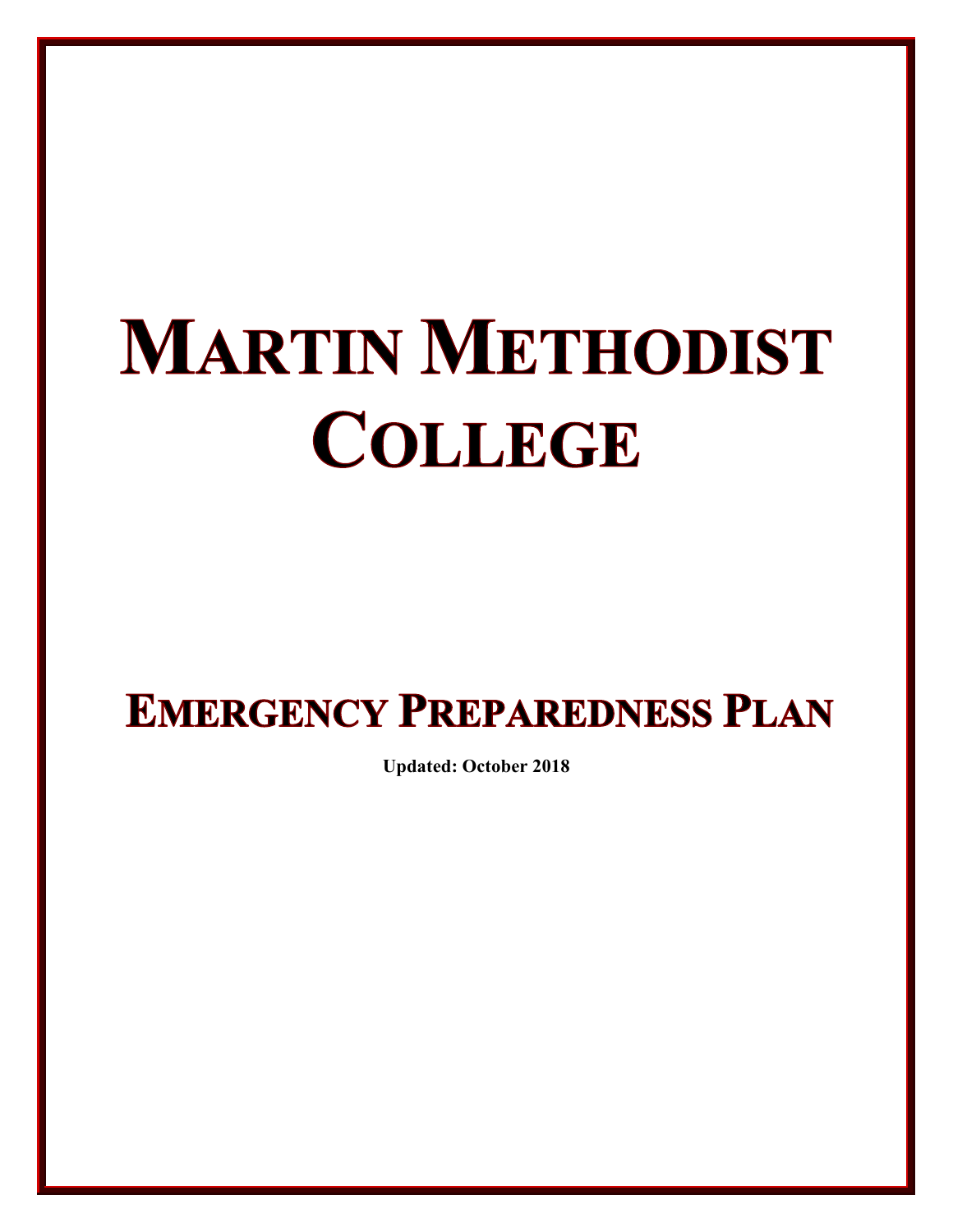#### **EMERGENCY RESPONSE AND EVACUATION PROCEDURES**

#### **Important Telephone Numbers:**

#### **Important Addresses:**

Upperman Hall 328 West Madison St. Pulaski, TN 38478

Martin Methodist College 433 West Madison St. Pulaski, TN 38478 Andrews Science Center 425 West Madison St. Pulaski, TN 38478<br>Bookstore 622 West Flower St. Pulaski. TN 38478 622 West Flower St. Pulaski, TN 38478 Campus Life House 420 West Flower St. Pulaski, TN 38478 Center for Church Leadership 500 West Madison St. Pulaski, TN 38478 Christian Life Center **Christian Life Center** Kermit Smith Dr. Pulaski, TN 38478<br>Colonial Hall **Smith Dr. Pulaski, TN 38478** 318 West Madison St. Pulaski, TN 38478 Criswell Hall 113-25 N. 5th St. Pulaski, TN 38478<br>East Campus 1238 East College St. Pulaski, TN 38478 1238 East College St. Pulaski, TN 38478 Ed Harmon Hall  $139$  North  $4<sup>th</sup>$  St. Pulaski, TN 38478 Gault Fine Arts Center (and the Arts Center 423 West Madison St. Pulaski, TN 38478<br>
Johnston Center & Library (411 West Madison St. Pulaski, TN 38478) Johnston Center & Library 111 West Madison St. Pulaski, TN 38478<br>Maintenance Shop 616 West Flower St. Pulaski. TN 38478 616 West Flower St. Pulaski, TN 38478 Maker Lab 111 North 1st St Pulaski, TN 38478 Martin Hall 433 West Madison St. Pulaski, TN 38478 Martin Methodist Clinic 625 West Madison St. Pulaski, TN 38478 Oakwood Apartments 204 South 3rd St. Pulaski, TN 38478 President's Home 429 West Flower St. Pulaski, TN 38478 Reveille House 408 West Madison St. Pulaski, TN 38478<br>Student Union Building 453 N. 5th St. Pulaski, TN 38478 453 N. 5th St. Pulaski, TN 38478 Student Apartments 619 West Madison St. Pulaski, TN 38478 Student Apartments 617 West Madison St. Pulaski, TN 38478

#### **Facility Coordinators:**

| Andrews Science Building:      | Shanna Hanes               | 931-424-2024 |
|--------------------------------|----------------------------|--------------|
| Bookstore:                     | Margaret Jackson           | 931-363-9836 |
| Campus Life House:             | Sarah Catherine Richardson | 931-424-4073 |
| Center for Church Leadership:  | Shana Hibdon               | 931-424-7347 |
| Colonial Hall:                 | Tyler Cox                  | 931-424-2015 |
| Criswell Hall:                 | Keilyn Jones               | 615-984-8626 |
| CLC/Gymnasium:                 | Jeff Bain                  | 931-363-9872 |
| East Campus:                   | Brandi Paul                | 931-363-9879 |
| Gault Fine Arts Center:        | <b>Christine Poythress</b> | 931-424-7360 |
| Johnston Center:               | Mandy Springer             | 931-424-4061 |
| Maker Lab                      | Dennis Haskins             |              |
| Martin Hall:                   | Audra Hughes               | 931-424-4663 |
| Maintenance Building:          | <b>Rick James</b>          | 931-363-1406 |
| Martin Methodist Clinic:       | Kim Porterfield            | 931-424-7338 |
| Oakwood Apartments:            | Stanton Belford            | 931-309-1670 |
| President's Home:              | Mark LaBranche             | 931-363-9802 |
| Reveille House:                | Kim Harrison               | 931-363-8765 |
| Ed Harmon Hall                 | Joe Reynolds               | 931-424-2040 |
| <b>Student Apartments:</b>     | <b>Brad Wolfe</b>          | 931-424-7363 |
| <b>Student Union Building:</b> | Jess Dicus                 | 931-424-7356 |
| Upperman Hall:                 | Trevy Trevarthen           | 931-424-7377 |
|                                |                            |              |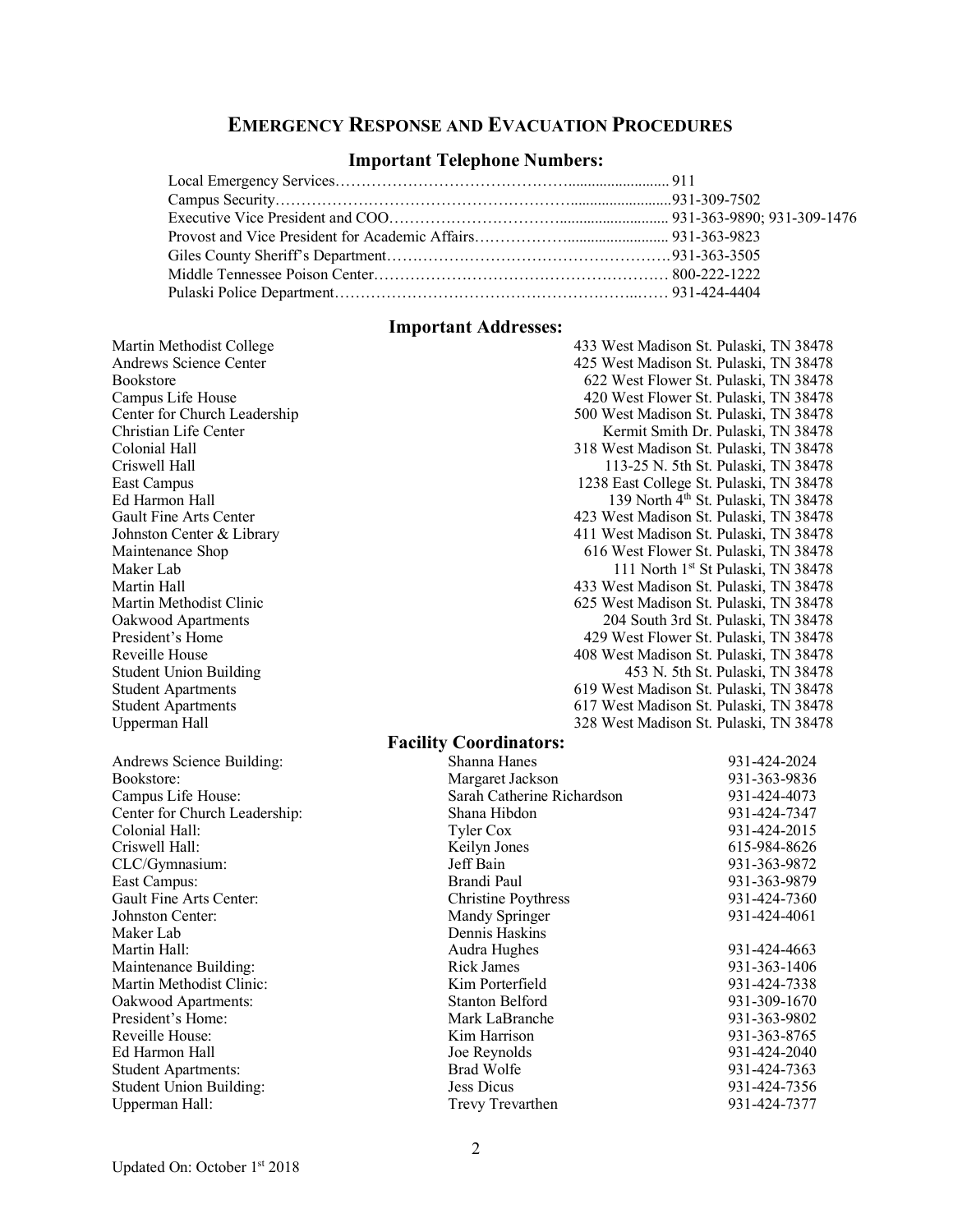# **Purpose**

The purpose of this plan is to establish policies and procedures for campus emergencies. The policies and procedures outlined in this plan are essential for protecting the lives and property of Martin Methodist College. While this plan does not cover every conceivable emergency that could occur, it does provide basic guidelines to be followed for most campus emergencies. Without question, the most important thing to remember when addressing any emergency or crisis situation on campus is that your safety is paramount. The safety of each staff member, faculty member, and student is the top priority in all emergency situations.

Types of Emergencies Covered in this Plan are:

- 1. Severe Weather/Tornado
- 2. Fire
- 3. Utility Failure
- 4. Bomb Threat
- 5. Hazardous Accidents
- 6. Violent or Criminal Behavior
- 7. Medical Emergencies
- 8. Psychological Crises
- 9. Civil Disturbance or Demonstrations
- 10. Off Campus Incidents

#### **Definitions**

- 1. Emergency Director: The Executive Vice-President and COO or his or her designee serves as the overall Emergency Director during any major emergency or disaster. Members of the Safety and Security Committee and designated faculty and staff will assist in carrying out emergency procedures. The president of the College is apprised of all situations that affect the operation of the institution or pose a threat to personal safety or property.
- 2. Minor Emergency: Any incident, potential or actual, which will not seriously affect the overall functional capacity of the College.
- 3. Major Emergency: Any incident, potential or actual, which affects an entire building or buildings and which will disrupt the overall operations of the College. Outside emergency services will probably be required, as well as major policy considerations and decisions will usually be required. If the Executive Vice-President and COO is not available, the Provost will assume responsibility.
- 4. Disaster: Any event or occurrence, which has taken place and has seriously impaired or halted the operations of the College. In some cases, mass personnel casualties and severe property damage may be sustained. A coordinated effort of all campus-wide resources is required to control the situation effectively. Outside emergency services will be essential.
- 5. Assumptions: This Emergency Preparedness Plan provides a plan for a realistic approach to the problems likely to be encountered on a campus during a major emergency or disaster. The succession of events in an emergency situation is not predictable; and, therefore, this plan will serve only as a guide and checklist and may require field modifications in order to meet the requirements of the emergency.

#### **Campus State of Emergency**

The authority to declare a campus state of emergency rests with the President, the Emergency Director, and the Response Plan Coordinator or their designee. During this time, the appropriate procedures to safeguard persons and property, and maintain educational facilities, will be implemented. The College's administration will work closely with the Giles County Emergency Management Team in the event of earthquakes, fires, storms or major disasters occurring in or near the campus to determine the extent of any damage to the College and what action should be taken.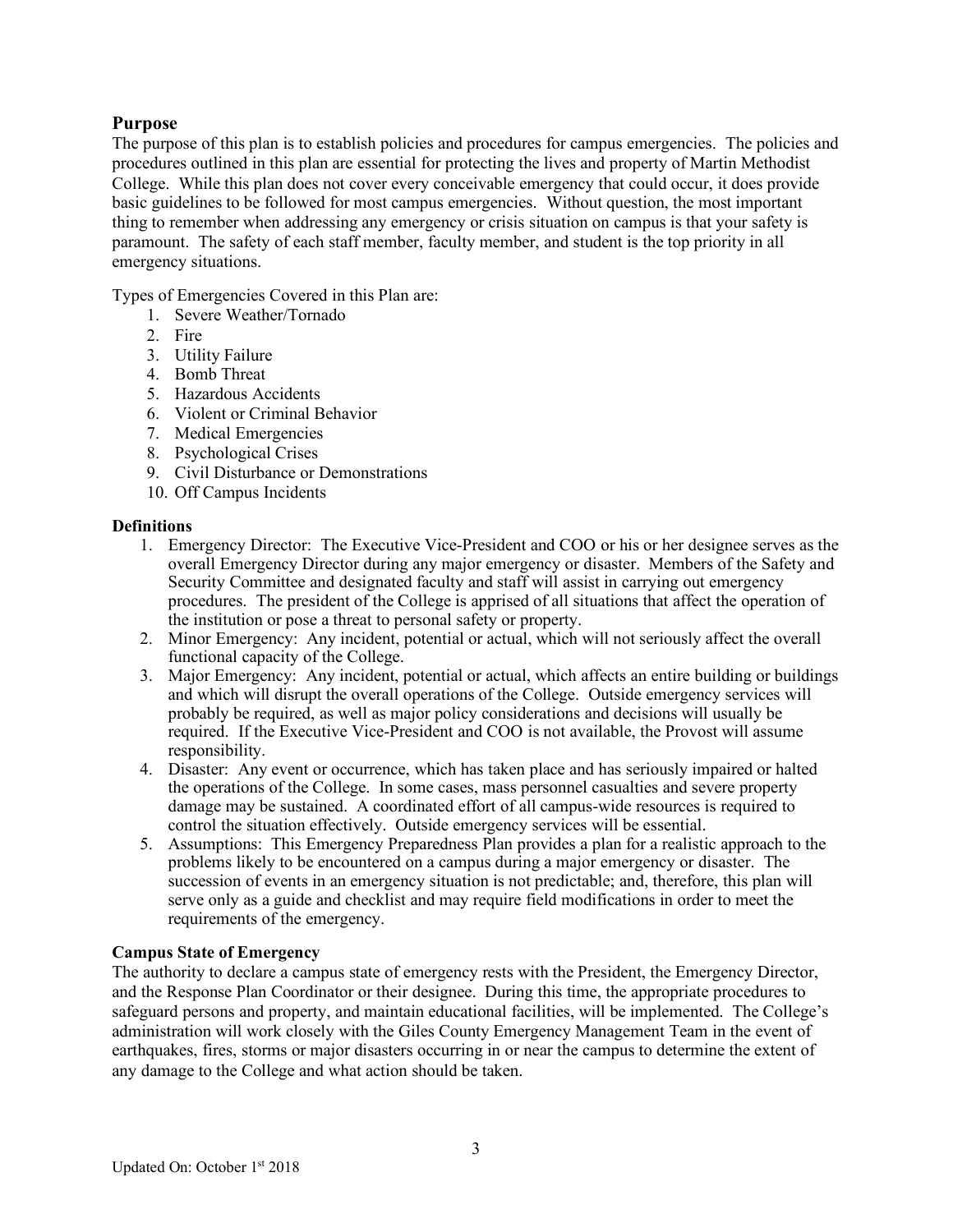#### **Emergency Operations Center**

When a major emergency occurs or is eminent, it will be the responsibility of the Emergency Director to establish and staff the Emergency Operations Center. The first floor of Colonial Hall will serve as the Emergency Operations Center.

#### **Media Relations**

In any crisis situation it is important for the College to have a consistent and unified message, therefore, only the President or the Director of Communications will meet or talk with the media. However, depending on the situation, the President or the Director of Communications may appoint other spokespersons to speak on specific subjects.

### **Other Guidelines:**

- 1. All Martin Methodist College personnel are notified to report emergencies to the Executive Vice-President and COO. All college personnel reporting emergencies are reminded not to speak to anyone, especially the media, on behalf of the College.
- 2. The President and Executive Council members are informed immediately of existing emergencies.
- 3. The President, the Executive Council, and appropriate members of the College's community who are involved in the emergency shall meet and decide on the appropriate action to be taken.
- 4. Any and all calls from the media are referred directly to the Director of Communication.

# **Emergency Response Team**

In the event of an emergency, the Emergency Director will immediately contact the Emergency Response Team to meet at the Emergency Operations Center in Colonial Hall to initiate the Emergency Preparedness Plan. The President of the College is the only one who is responsible for approving the overall direction of the campus emergency response. The President is the only one who can declare and end a campus state of emergency. The Emergency Response Team will consist of the following personnel:

- Emergency Director: Executive Vice-President and COO
- Response Plan Coordinator: Provost & Vice President for Academic Affairs
- Faculty/Staff Support Coordinator: Assistant Vice President for Institutional Advancement
- Health and Human Services: College Chaplain
- Services and Student Affairs Coordinator: Director of Residential Life
- Emergency Response Security: Dean of Campus Life
- Public Information: Director of Marketing and Communications
- Damage Control: Assistant Vice President for Human Resources and Operations

The Emergency Response Team members will coordinate, as necessary, with the Response Plan Coordinator for the implementation and coordination of the campus operation plan and support as it pertains to their areas. Additionally, team members are to keep in constant communication with the Emergency Operations Center. General Responsibilities of the team members are listed below:

# **Emergency Director:** Executive Vice-President and COO

- Responsible for the overall coordination of the College's emergency response.
- Works with the Response Plan Coordinator to determine the type and magnitude of the emergency and establishes the appropriate Control Center.
- Initiates immediate contact with the President and the College's administration and begins communication regarding assessment of the College's condition.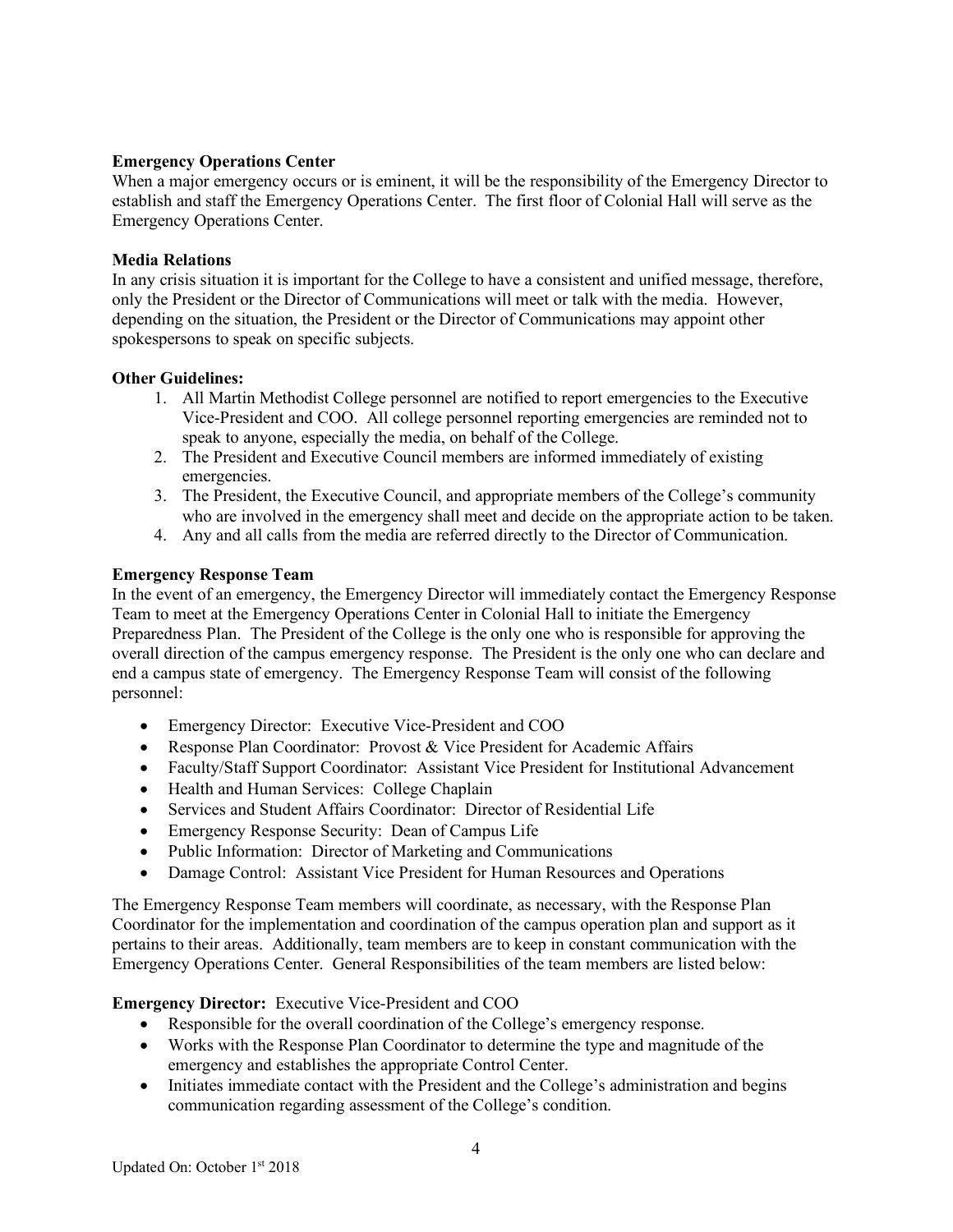• In conjunction with the Emergency Response Team, prepares and submits a report to the President appraising the final outcome of any emergency situation.

# **Response Plan Coordinator:** Provost & Vice President for Academic Affairs

- Notifies the members of the Emergency Response Team and advises them of the nature of the emergency.
- Insures appropriate notification is made to all faculty and staff when necessary.
- Works with the Director of Residential Life to insure students are made aware of any emergency occurring on campus or in the community.

### **Faculty/Staff Support Coordinator:** Assistant Vice President for Institutional Advancement

- Coordination of available faculty and staff members to fulfill the needs and requirements of the student population.
- Assists other response team members in staffing requirements of particular activities.

### **Human and Health Services:** College Chaplain

- Coordinates with the Program Director of the Nursing Division, to set up a site for emergency medical activities and directs additional trained medical personnel at the disaster site when warranted.
- Prepares and arranges staffing for an Emergency Health Center with necessary personnel and equipment.
- Establishes liaison with local medical facilities and physicians to provide necessary support.
- Works with Counselors to support staff and students at this time.

### **Services and Student Affairs Coordinator:** Director of Residential Life

- Determines the needs and requirements for the student population.
- Coordinates with the Dining Services Manager to provide food and other items during times of emergencies and disasters.
- Makes arrangements with local support agencies for provision items, blankets, food, water etc.

# **Emergency Response Security:** Dean of Campus Life

- Maintains emergency equipment in a state of constant readiness.
- Monitors campus emergency warning and evacuation systems.
- Takes immediate and appropriate action to protect life and property of the College.
- Obtains assistance from city, county and federal emergency aid resources as required.

#### **Public Information:** Director of Communications

- Will meet and consult with the President before giving any information to the media.
- Establishes liaison with the news media for dissemination of information by the President.
- Prepares news releases for approval and releases to the media any information concerning the emergency.

**Damage Control:** Assistant Vice President for Human Resources and Operations

- Provides equipment and personnel to perform shutdown procedures, hazardous area control, barricades, rescue teams, damage assessment, debris clearance, emergency repairs, and equipment protection.
- Provides vehicles, equipment and operators for movement of personnel, equipment and supplies; assigns vehicles as required to the Emergency Response Team.
- Obtains the assistance of utility companies as required for the emergency.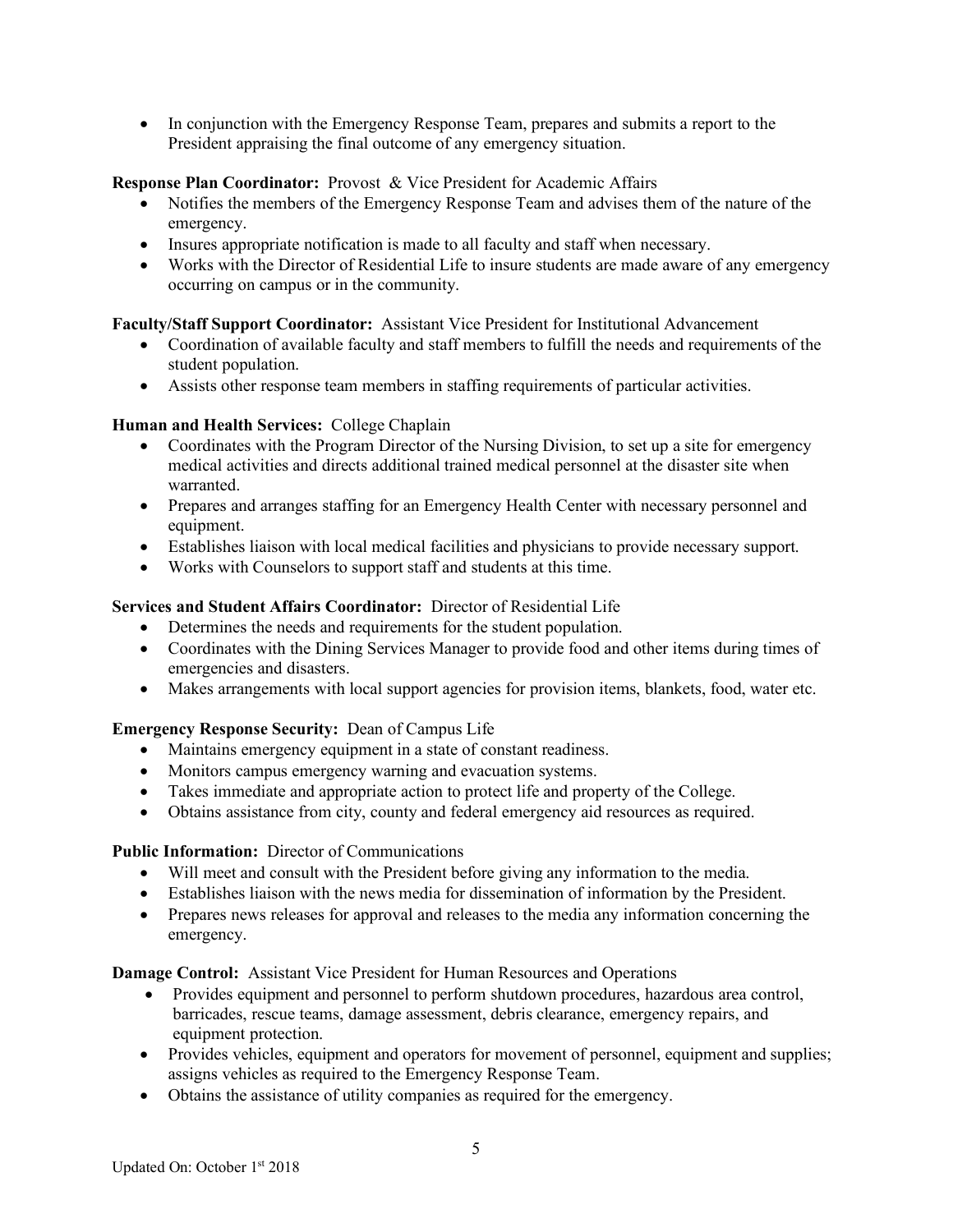- Furnishes emergency power and lighting systems as required.
- Provides alternative space to relocate essential services and functions, if necessary.

# **Evacuation Procedures**

- In an emergency, call EMS at 911.
- Be sure to identify yourself and give the location of the emergency.
- Notify the Emergency Director and the Director of Campus Security at the earliest possible opportunity.
- If the Emergency Director is unavailable, contact the Response Plan Coordinator at the earliest possible opportunity.

### **Building Evacuation**

- All building evacuations will occur when an alarm sounds, when a Martin Methodist alert message is issued, or upon notification by the Emergency Director.
- When the building evacuation alarm is activated during an emergency, leave by the nearest marked exit and alert others to do the same.
- When classes are in progress, the instructor will be responsible for instructing all students in the classroom to evacuate the building, using the nearest exit.
- Please assist individuals with disabilities in exiting the building! The safe evacuation of individuals with disabilities will be a top priority in evacuating a building.
- Once outside, proceed to a clear area that is at least 300 feet away from the affected building. Keep streets, fire lanes, hydrant areas and walkways clear for emergency vehicles and personnel.
- Do not return to an evacuated building unless you are given the "all clear" signal by the appropriate College personnel. The signal that the staff and students can return to evacuated building(s) will be initiated by the Emergency Response Team.
- All students will remain at the designated area until an accurate headcount is taken. Faculty members will compile a list of students in their classes who are at the evacuation location and give this list to the Emergency Director.

# **SEVERE WEATHER EMERGENCY PLAN**

# **TORNADOES**

Knowledge of the following characteristics of tornados is useful in tornado preparedness planning:

- $\checkmark$  TIME OF DAY: a tornado is most likely to occur in mid-afternoon, generally between 3 p.m. and 7 p.m., but they have occurred at all times of the day.
- $\checkmark$  DIRECTION OF THE PATH: a tornado's direction of travel is usually from the southwest to the northeast.
- $\checkmark$  LENGTH OF THE PATH: the length of the path of a tornado averages four (4) miles, but has reached as much as 300 miles.
- $\checkmark$  WIDTH OF THE PATH: the average width of the path of a tornado is 300 to 400 yards, but tornados have cut paths of a mile or more in width.
- $\checkmark$  SPEED OF TRAVEL: the average speed of a tornado ranges from 25 to 40 miles an hour. Speeds ranging from stationary to 68 miles an hour have been reported.
- $\checkmark$  APPEARANCE: the cloud directly associated with a tornado is a dark heavy cloud from which a whirling funnel shaped pendant extends to the ground.
- $\checkmark$  PRECIPITATION: precipitation associated with a tornado usually occurs first as rain, just preceding the storm, frequently with hail, and as heavy downpour immediately to the left of the path of the tornado.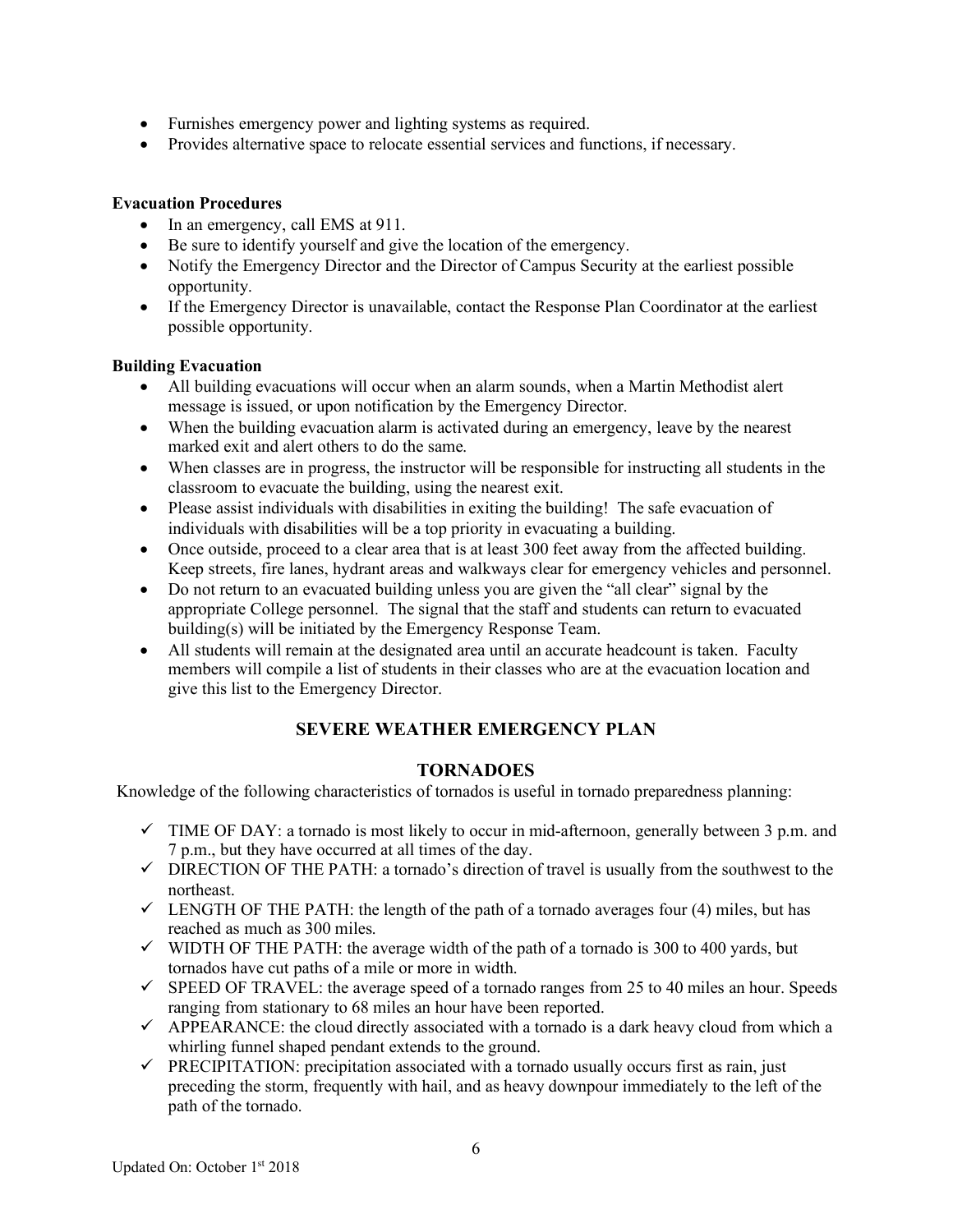$\checkmark$  SOUND: sounds occurring during a tornado have been described as a roaring, rushing noise, closely resembling the sound of a train.

A **Tornado WATCH** is a forecast of the possibility of tornadoes in a large area; conditions are favorable for a tornado to develop. Normal activities should continue with the following precautions taken:

- $\triangleright$  Upon issuance of a tornado watch through the weather monitor, public communications or police, the Campus Security personnel should be alerted of the situation by calling the Emergency Director at 931-309-1476 and Emergency Response Security 931-242-7713..
- $\triangleright$  The emergency weather monitor or local radio station should be monitored constantly by the Campus Life and Residential Life Offices.

A **Tornado WARNING** means a tornado has been sighted or indicated by weather radar and may be approaching. Warnings will indicate the location of the tornado, the time of detection, the area through which it is expected to move, and the time period during which the tornado will move through the affected area.

The following steps should be taken immediately:

- 1. The Dean of Campus Life and the Director of Residential Life assesses the imminence and severity of the threat. If time permits they contact the Emergency Director.
- 2. Take shelter. Students, faculty, and staff should take measures to protect themselves. Move immediately to basements, center hallways or bathrooms if time permits. Stay away from windows and large, open rooms. Take cover under heavy objects if possible and hold on to it. In building hallways, sit with your back to the walls; put your head between your knees and cover with your hands to protect your head. As the head is most important to protect, a bicycle helmet or even a trash can place over the head is optimal.
- 3. Do not bother with opening or closing windows.
- 4. Avoid auditoriums or gymnasiums or other areas with wide, free span roofs.
- 5. If caught outside, and do not have time to reach interior shelter, lie flat in the nearest ditch, ravine, or culvert with hands and arms shielding your head. Be sure to leave the ditch, ravine, or culvert immediately after the tornado to avoid flash flooding.
- 6. Do not stay in cars. If in an automobile, follow the same rules as outlined above.
- 7. Students, faculty and staff should remain in the safety area until local emergency personnel or college administrators give notice that it is clear.

# **Procedures for Seeking Shelter in each Building:**

If sufficient time is available to evacuate persons to a safe area prior to a tornado, persons should seek shelter in the basement of the building or on the first floor along an interior wall, to avoid window and sky lights. Leaving one building to seek shelter in another is not advised. If there is no time to evacuate, persons should seek shelter under heavy furniture, desks, or in a closet to avoid injury from debris (look around your area and select your shelter area after reading this policy).

| • Reveille House                 | Go to the basement.                         |
|----------------------------------|---------------------------------------------|
| • Ed Harmon Hall                 | Go under the stairwell.                     |
| • Campus Life House              | Go to the basement.                         |
| • Martin Hall:                   | Go to the basement in the southwest corner. |
| • Colonial Hall:                 | Go to the basement.                         |
| • Johnston Center:               | Go to Alexander Auditorium on first floor.  |
| • Student Apartments A Building: | Go to rooms 101, 102, 103, or 104.          |
|                                  |                                             |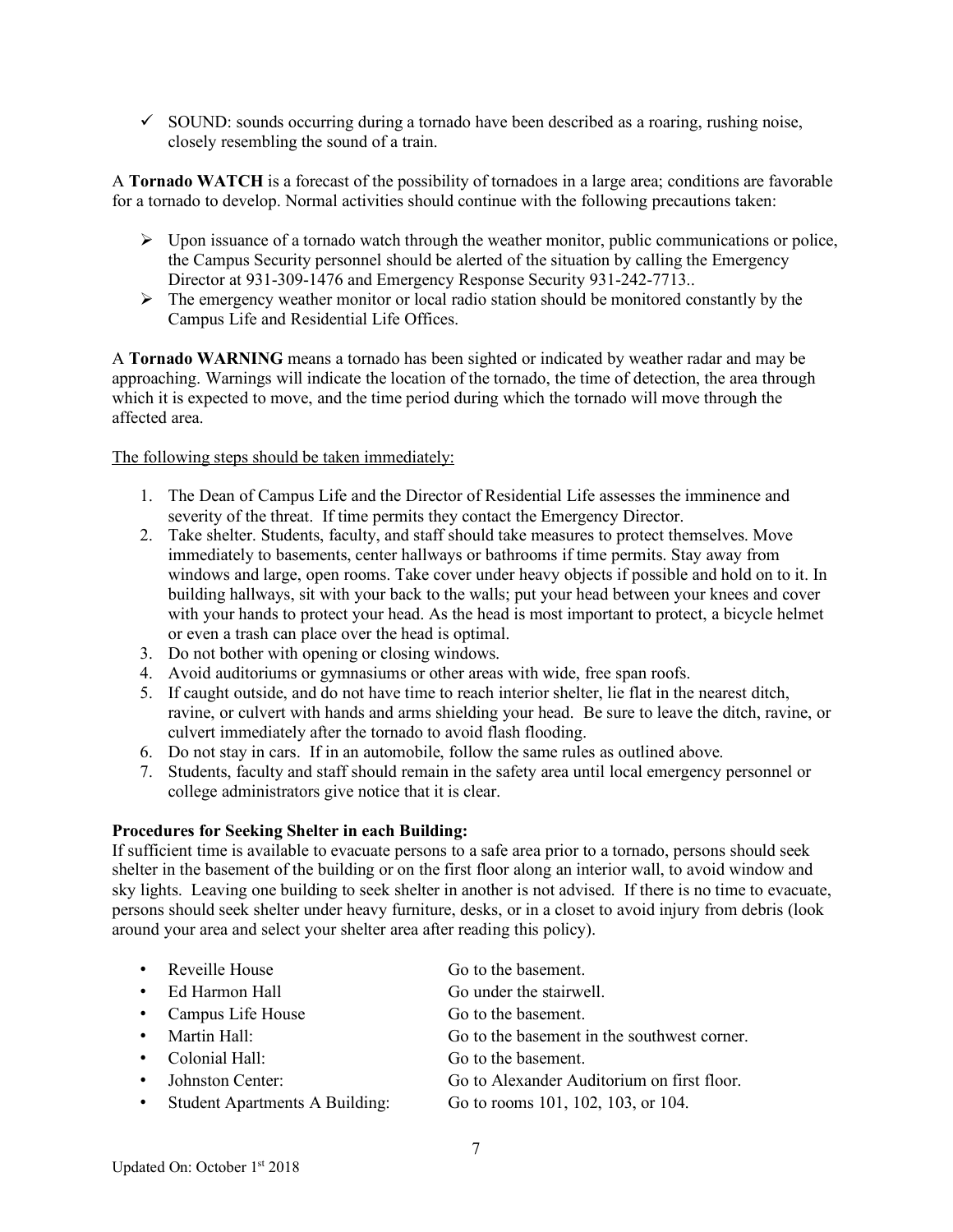| <b>Student Apartments B Building:</b> | Go to rooms 101, 102, (if needed 203, or 204).    |
|---------------------------------------|---------------------------------------------------|
| Criswell Hall:                        | Go to first floor back lobby.                     |
| Upperman Hall:                        | Go to first floor bathroom and hallway.           |
| <b>Student Union Building:</b>        | Go to Student Resource Center on first floor.     |
| Andrews Science Building:             | Go to first floor hallway.                        |
| Bookstore:                            | Go to the restroom and take cover in the bathtub. |
| CLC/Gymnasium:                        | Go to the locker rooms in back hallway.           |
| Fine Arts Center:                     | Go to the first floor restrooms.                  |
| Center for Church Leadership:         | Go to the basement.                               |
| Martin Methodist Clinic:              | Go to the restroom.                               |
| Oakwood Apartments:                   | Go to the first floor apartments.                 |
|                                       |                                                   |

# **SEVERE THUNDERSTORMS & FLOODING**

#### **Flooding**

Exit the flooded area as quickly as possible. Call community emergency dispatch at 911 and provide your name, the flood problem, current conditions, and location. Do not hang up the phone until instructed to do so. Assist authorities on the scene with information as needed.

Avoid standing in flood waters to reduce the risk of electrocution.

#### **Severe Thunderstorms**

Severe thunderstorms include the possibility of damaging lightning, winds, hail and flash flooding. Students and personnel should go inside a sturdy building, staying away from windows. If lightning is heavy and frequent, computers and other electrical appliances should be turned off if they are not needed.

#### **SNOW AND ICE STORMS**

Public warning is issued by the National Weather Bureau through the radio and television media when a severe snowstorm, blizzard, or ice storm is anticipated. Essential employees (Emergency Call List) will be notified by administrative officers if contingency plans or special duties are required of them. If necessary, emergency housing for stranded students and staff will be coordinated by the Campus Life Office, in cooperation with Residential Life.

The decision to suspend classes will be made by the Provost/Vice President for Academic Affairs. The Director of Communications will notify the local radio and television stations. If possible, the switchboard will be open to relay information. You may also check the College website www.martinmethodist.edu for information concerning weather.

If you are off campus during inclement weather, you are to use your best judgment with regard to driving to campus.

#### **EARTHQUAKE**

Earthquakes can occur at any time, without warning, and may last up to 3 minutes. Often, they are followed by aftershocks. In the event of an earthquake, students and personnel who are indoors should stay indoors; those outdoors should stay outdoors. The danger of falling debris and flying glass makes entering and exiting a building hazardous.

During an earthquake remain calm and quickly follow the steps outlined below: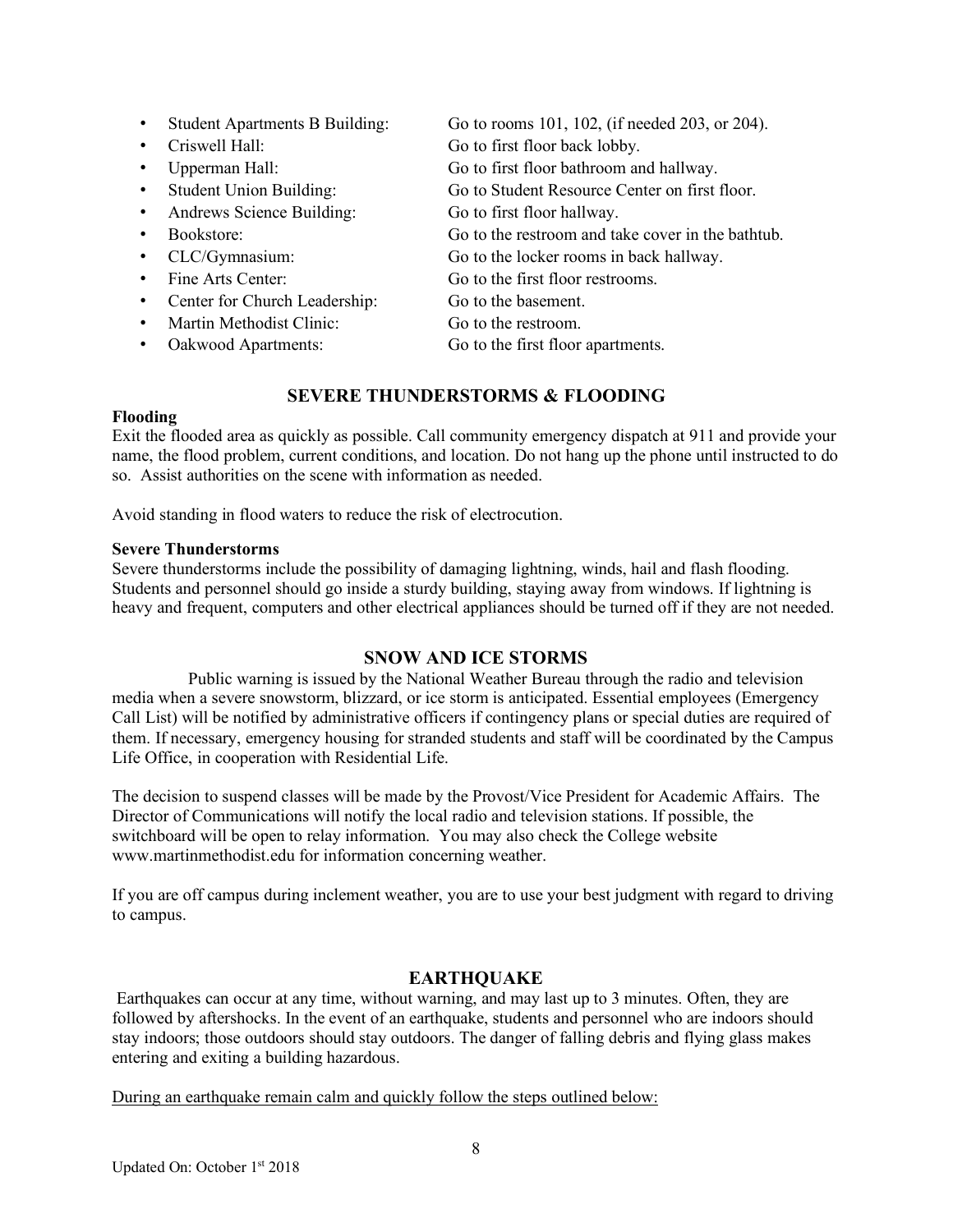(1) IF INDOORS, seek refuge in a doorway or under a desk or table and hold on. If nothing is available, brace yourself in a doorway or go to an interior hallway. Stay away from glass windows, shelves, heavy equipment, and other objects that may fall (bookcases, display cabinets). Protect your eyes and head. Do not use an elevator during an earthquake.

(2) IF OUTDOORS, move quickly to an open space away from buildings, trees, utility poles, and other structures. Lie down, face down. Caution: Always avoid power or utility lines.

(3) IF IN AN AUTOMOBILE, stop in the safest place available, preferably away from power lines and trees. Stop as quickly as safety permits, but stay in the vehicle for the shelter it offers.

(4) After the initial shock, evaluate the situation and if emergency help is necessary, call 911 then Campus Safety and Security. Protect yourself at all times and be prepared for aftershocks.

(5) Damaged facilities should be reported to the Emergency Coordinator. NOTE: Leaks and power failures create special hazards. Please refer to the section on Utility Failures.

(6) Once outside, move to your designated assembly points. Keep streets, fire lanes, hydrants, and walkways clear for emergency vehicles and crews. Know your designated assembly points.

(7) DO NOT RETURN TO AN EVACUATED BUILDING, unless told to do so by Emergency Personnel.

# **BUILDING EVACUATION INSTRUCTIONS**

When ordered to evacuate or when alarms are activated, always leave immediately.

- 1. Unless ordered otherwise by officials, building coordinators/alternates shall direct and ensure, to the extent practical, that a safe student and personnel evacuation is conducted. Treat all alarms as warning of an actual emergency.
- 2. All department heads, faculty, managers, and supervisors must help direct students, employees, visitors, and each other to obey evacuation instructions given by emergency response personnel and/or building coordinators.
- 3. Building coordinators/assistants shall notify emergency personnel immediately upon their arrival at the scene concerning the status of the evacuation, the exact location of any injured or trapped persons, those waiting in designated areas for evacuation assistance, and any others who may be elsewhere in the building and any other relevant information on the emergency situation.

Exit quickly and calmly using nearest emergency escape routes, marked exits, and proceed to safe assembly location. Do not use Elevators.

- 1. Do not attempt to use elevators. Use only stairways in an evacuation.
- 2. Use clear, safe escape routes and exits and proceed to the nearest Safe Assembly Location shown on the building's evacuation map or to a location ordered by emergency response personnel. Do not return to an evacuated building until directed by College officials.
- 3. If possible, take your coat and keys, but do not take time to return to offices or lockers for personal possessions.
- 4. Where applicable, and if safe and possible, turn off laboratory gasses, exhaust fans, and close windows/doors as you exit.

Assist persons requiring evacuation assistance to get to designated areas for evacuation. Be alert for trapped, injured, or other persons needing assistance.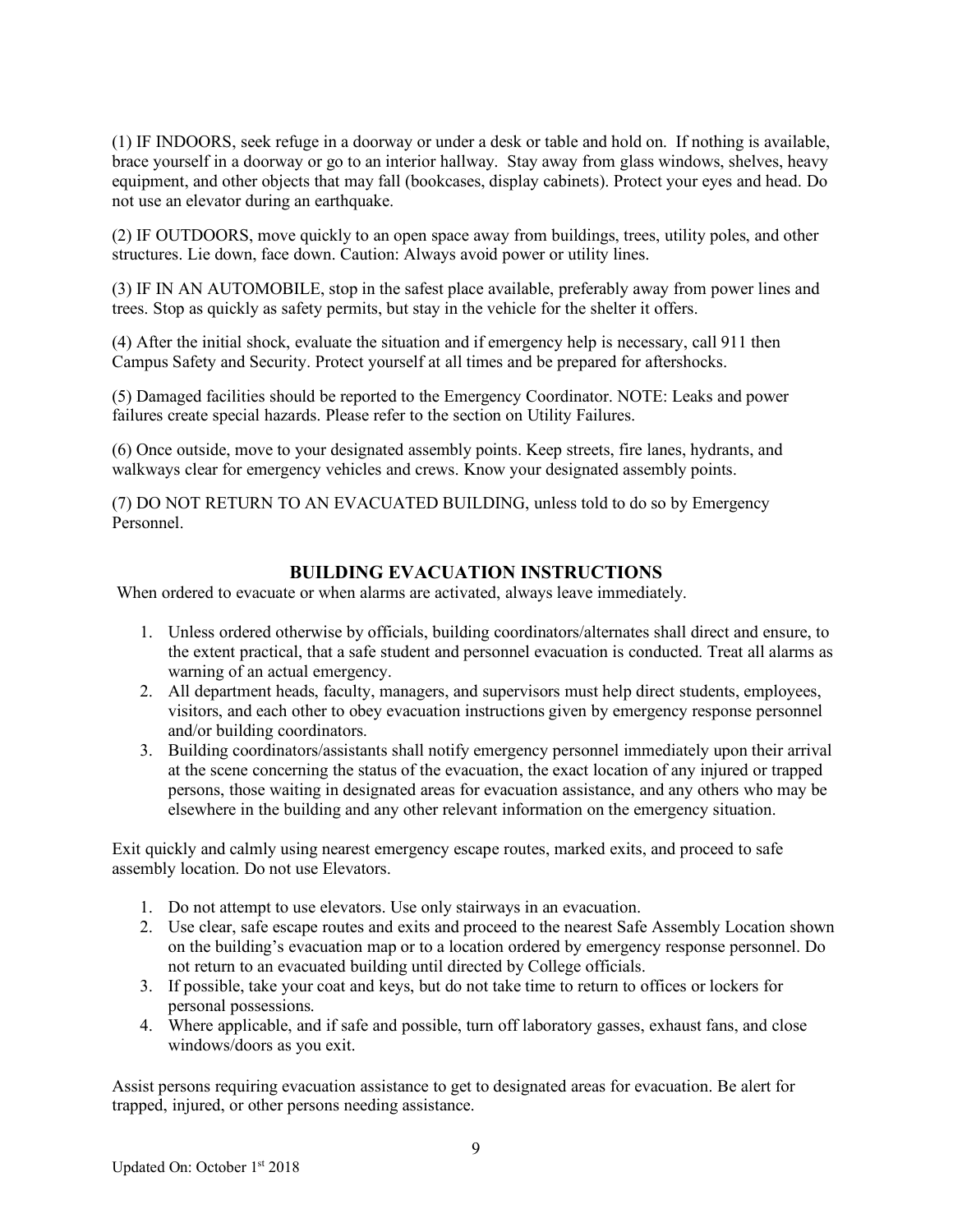- 1. Do not try to transport individuals requiring assistance up or down stairwells until emergency personnel have arrived. Unless imminent life-threatening conditions exist, relocation of these individuals shall be limited to the designated areas for evacuation assistance.
- 2. Notify emergency personnel immediately upon their arrival of the exact location of any injured or trapped persons, those waiting in designated areas for evacuation assistance, and any others who may be anywhere in the building.

#### **FIRE**

- In the case of fire or smoke call 911.
- Identify yourself.
- Give the location of the fire.
- Notify Campus Security and the Emergency Director at the earliest possible opportunity.
- If the Emergency Director is unavailable, notify the Response Plan Coordinator at the earliest possible opportunity.
- 1. Know the location of fire extinguishers, fire exits, and alarm systems in your area and know how to use them.
- 2. Maintaining the safety of every employee and student on campus is the top priority. If a minor fire appears controllable, call 911 and then use a fire extinguisher to put out the fire. Remember to direct the fire extinguishers charge toward the base of the flame. After the fire is extinguished, notify Campus Security unless they are already on the scene of the fire.
- 3. If a fire is controlled without calling 911, Campus Security should still be notified.
- 4. Large fires that do not appear controllable, immediately call 911. Then, evacuate all rooms, closing all doors to confine fire and reduce oxygen. Do not lock doors! As soon as possible, notify Campus Security and the Emergency Director.
- 5. When notified of fire, walk quickly to the nearest exit and alert others to do the same.
- 6. Everyone is expected to evacuate campus buildings in all alarm situations.
- 7. Assist individuals with disabilities in exiting the building! Smoke is the greatest danger in a fire, so stay near the floor where the air will be less toxic.
- 8. Once outside, move to a clear area at least 500 feet away and move toward your evaluation location. Keep street, fire lanes, hydrants and walkways clear for emergency vehicles and crews.
- 9. Follow all instructions of the emergency preparedness teams.
- 10. An Emergency Command Post may be set up near the emergency site. To facilitate emergency operations, please stay away from the Command Post unless you have official business.
- 11. Do not return to an evacuated building unless you are given the "all clear" signal by the appropriate college personnel. The signal that the staff and students can return to an evacuated building will be initiated by the Emergency Response Team. Once the Emergency Director receives the "all clear" signal, he/she will communicate this to the appropriate college personnel, who will notify evacuated staff and students that they can return to the building.

#### **Important Fire Information**

It is important for all Martin Methodist College employees and students to be aware of the various types of fires and fire extinguishers.

Types of Fires- There are three types, or classes, of fires which are denoted by letter codes.

Class A: Used to denote wood, paper, cloth, trash, and other ordinary materials.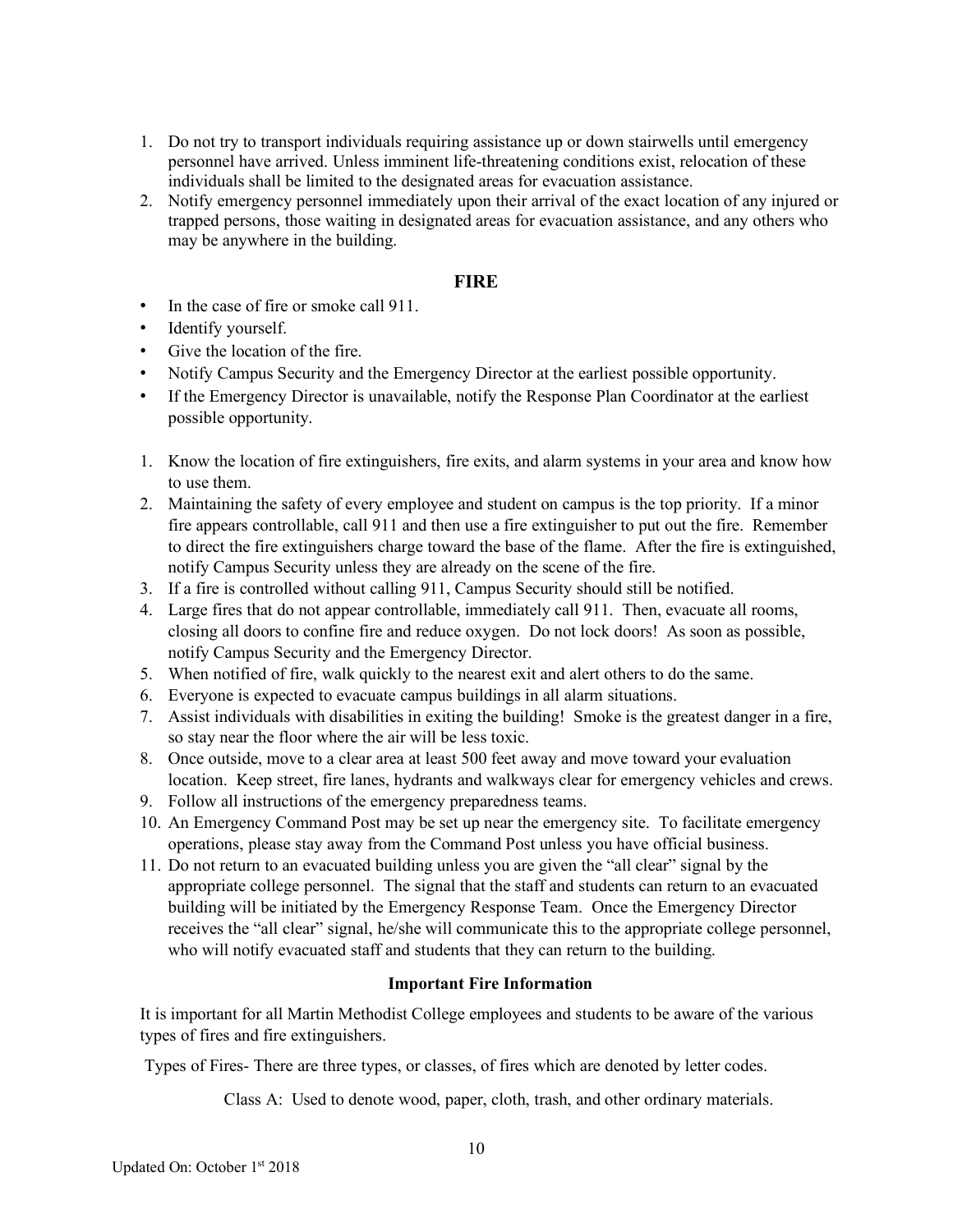Class B: Used to denote gasoline, grease, oil, paint, and other flammable liquids. Class C: Used to denote live electrical equipment.

Types of Fire Extinguishers- There are four basic types of fire extinguishers:

Water: This should be used on Class A fires only.

- Dry Chemical (BC): This type of extinguisher discharges a sodium bicarbonate power and should be used in Class B and C type fires.
- Carbon dioxide (CO2) which discharges liquid carbon dioxide and should only be used on Class B and C type fire.
- ABC: This is a multi-purpose dry chemical extinguisher which discharges ammoniumphosphate power and can be used on any class of fire.

Most fire extinguishers on campus are the ABC type and can be used for any type of fire. To operate an extinguisher, hold upright, pull ring pin on handle, squeeze the lever and sweep side to side.

Any employee who uses a fire extinguisher should report it to the maintenance department so the fire extinguisher can be recharged.

|                               | <b>Evacuation Areas for Fire</b>       |  |  |
|-------------------------------|----------------------------------------|--|--|
| Reveille House                | Campus Green                           |  |  |
| Ed Harmon Hall                | Campus Green                           |  |  |
| Campus Life House             | Campus Green                           |  |  |
| Colonial Hall                 | Campus Green/Colonial Hall Parking Lot |  |  |
| Upperman Hall                 | Campus Green/Colonial Hall Parking Lot |  |  |
| Johnston Center               | Campus Green                           |  |  |
| <b>Gault Fine Arts Center</b> | Campus Green                           |  |  |
| Andrews Science Building      | Campus Green                           |  |  |
| Martin Hall                   | Campus Green                           |  |  |
| <b>Student Union Building</b> | Campus Green                           |  |  |
| Criswell Hall                 | Campus Green/Adjacent Lot              |  |  |
| Center for Church Leadership  | Campus Green                           |  |  |
| <b>Student Apartments</b>     | Christian Life Center Parking Lot      |  |  |
| Martin Methodist Clinic       | Christian Life Center Parking Lot      |  |  |
| Christian Life Center         | Christian Life Center Parking Lot      |  |  |
| <b>Bookstore</b>              | Christian Life Center Parking Lot      |  |  |
| Maintenance Office            | Christian Life Center Parking Lot      |  |  |
| Oakwood Apartments            | Johnston Center Parking Lot            |  |  |
| Campus Life House             | Campus Green                           |  |  |

Each Building on campus has a posted evacuation plan.

#### **UTILITY FAILURE**

This guide outlines the appropriate actions that should be taken and notifications that must be made during a power outage or utility failure to ensure the safety of the College's employees and students within the College's facilities, the protection of the College's property, and for the College to maintain business operations.

#### **Scope**

A utility failure is any disruption in the services necessary for the safe and proper operation of a building including: electricity, water, heating, ventilation, air conditioning, telephone lines, internet access, and water utilities. A utility failure may be wide spread, or limited to specific building or area within a building. Power and utility outages may be advertised and scheduled in advance to perform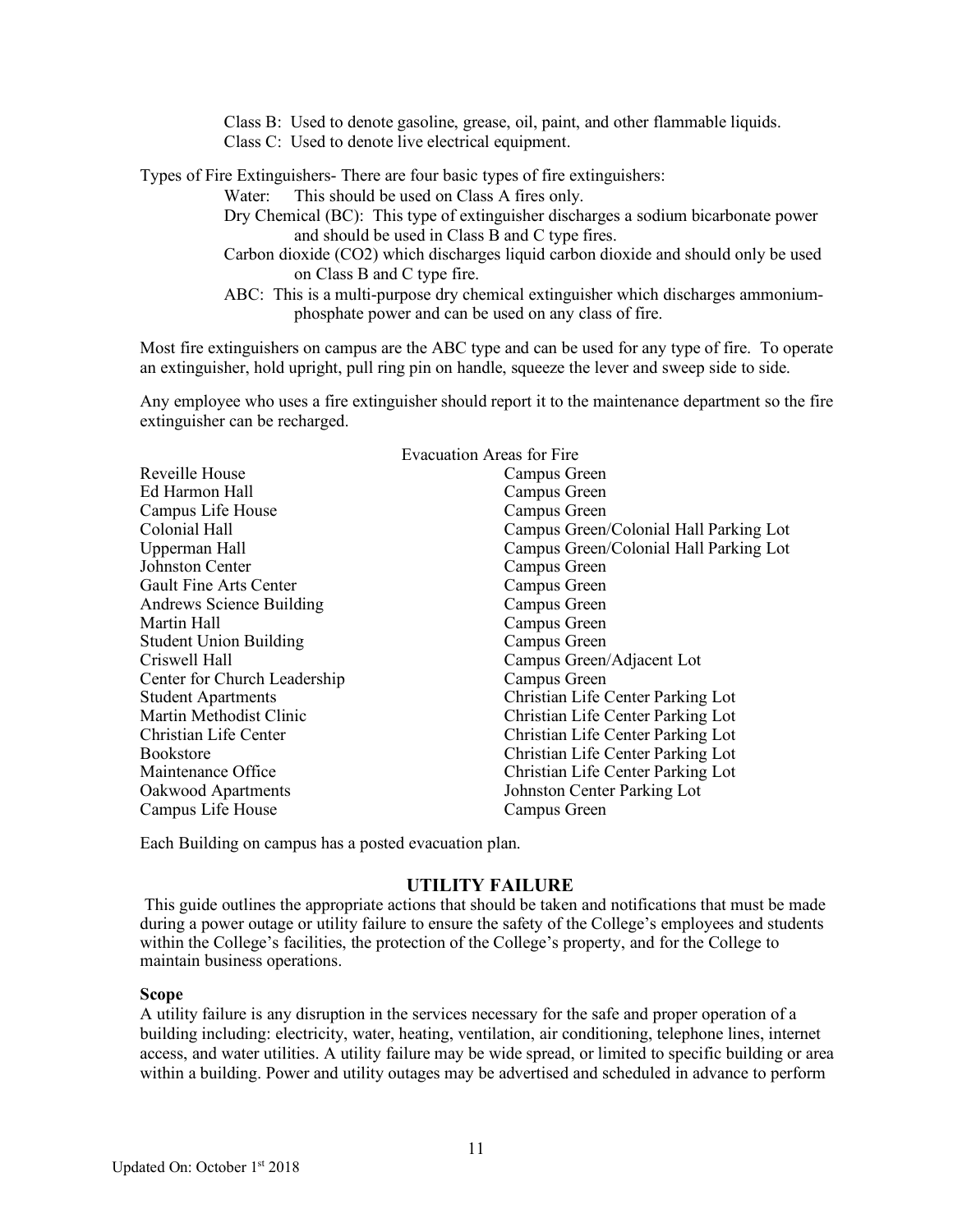preventative maintenance. Activities and operations within the building should be rescheduled or cancelled whenever critical utilities, as noted above, are out of service.

#### **Preparation**

Scheduled power or utility outages notifications will be made by e-mail or the early alert text message system. In the event of a utility failure there are actions that should be taken to protect equipment and assist in the safe evacuation of affected area.

**Emergency Lighting and Egress**: Not all College facility areas are equipped with emergency lighting or illuminated emergency exit signs. If you work in an area that is not equipped with emergency lighting consider purchasing a battery or wind-up powered flashlights.

**Equipment and Data Protection**: All sensitive equipment should be connected to a fusible powerstrip or surge protector. Some equipment may require an uninterruptible power supply (UPS) system to ensure that it does not sustain damage during a power outage, loose valuable data, or to ensure it does maintain power long enough to power down through a routine or emergency shutdown sequence. Change computer settings to frequently auto-save data and utilize shared drives such as MESA, which are backed up daily by the Information Technology Unit.

#### **Response Procedures**

The following procedures must be followed whenever a utility failure occurs:

- Report the utility failure to National Management 931-424-7337.
- Discontinue all non-essential work until utilities are restored.
- If required for safety reasons, exit the building and assist faculty, staff, and students who may not be familiar with evacuation procedures or the building floor plan.
- If it is unsafe to exit the building relocate to an area that has sufficient ambient light to avoid injury such as a lobby or conference room with windows.
- If emergency lighting is unavailable, remain calm, contact Campus Safety (931) 309-7502, provide your location, and request assistance.
- If you are unable to use a cell phone or desk phone to call for assistance or report a utility failure, locate a fax machine with phone handset. Fax machine phone lines should remain operational during a power outage.
- If a building is evacuated due to a utility failure, the building may not be reoccupied until the Emergency Director determines that the building is safe for personnel and students to reenter.

If you are required to evacuate a building it is suggested you take all personal belongings with you and secure the area before leaving. In the event of a power failure, electronic access systems should remain operational using battery backup for a limited period of time following the power outage.

**Sanitation:** To maintain sanitary conditions, restrooms must not be used whenever a disruption in water service occurs. Consider using antiseptic wipes or waterless hand sanitizer to disinfect your hands which can be kept in the office in case of an emergency.

#### **Gas Leak**

Natural gas is non-toxic, colorless, odorless, and combustible. For safety and detection, Pulaski Gas adds an unpleasant odorant called mercaptan (smells like rotten eggs) to the natural gas traveling through most of the pipelines. If you suspect a natural gas leak or other gas emergency situation:

- Evacuate the area immediately and warn others as you exit the building if it is possible to leave the area.
- Do nothing that could create an ignition source. Do not use any type of phone or battery-powered equipment. Do not turn electrical equipment or light switches on or off.
- From a safe location, contact Campus Security.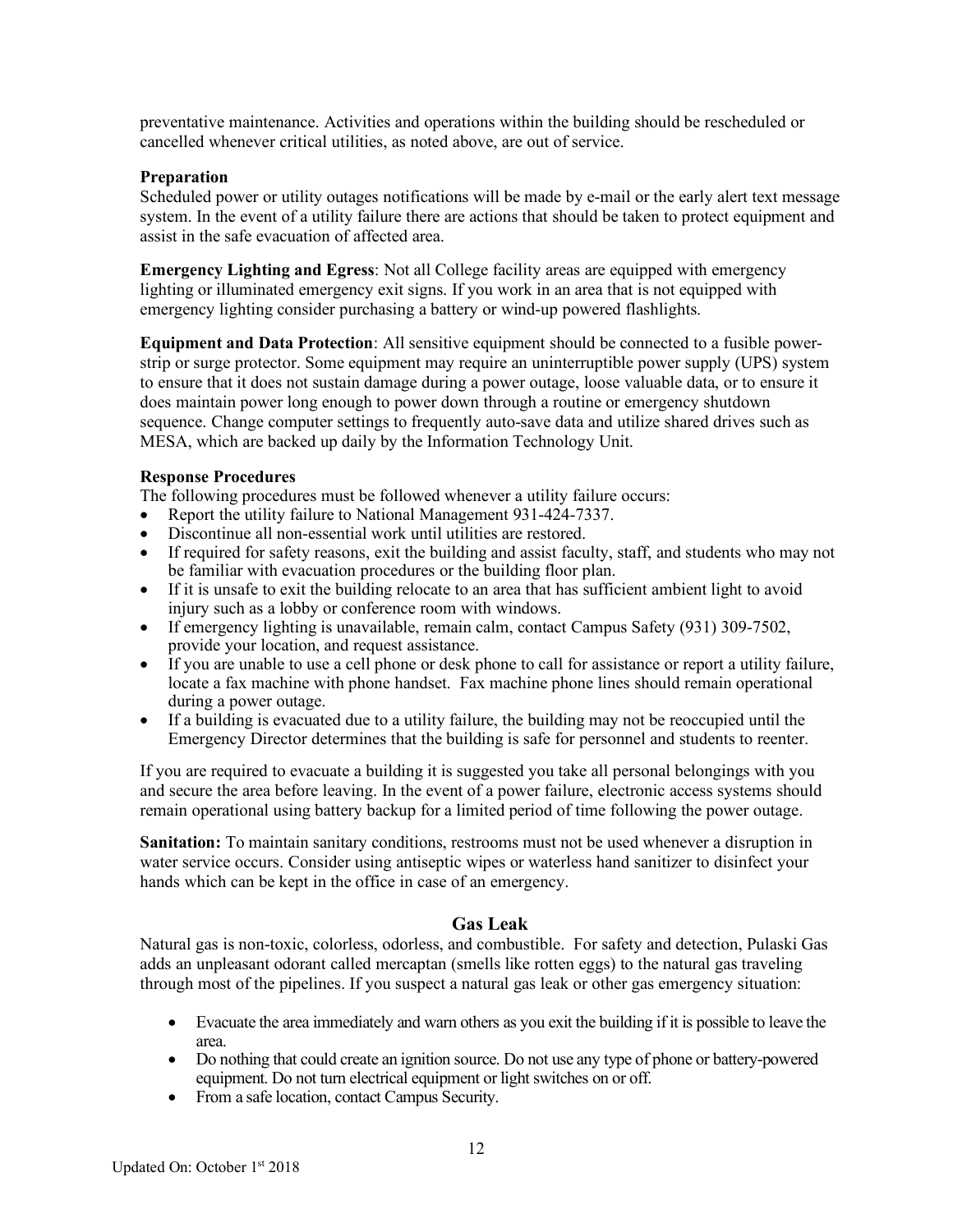• Do not attempt to locate the source of the odor or re-enter the area.

#### **Suspension of Work**

Many life safety systems (i.e. fire suppression and alarm systems, security systems, and emergency lighting) are dependent upon the proper operation of utilities to function. Critical utility outages demand that all activities within the affected spaces be suspended until utilities are restored.

| <b>Utility Providers</b>           |                  |
|------------------------------------|------------------|
| Pulaski Electric Service:          | $(931)$ 363-2522 |
| Natural Gas Department of Pulaski: | $(931)$ 363-1752 |
| City of Pulaski Water:             | $(931)$ 363-1209 |

#### Assemble a Disaster Supplies Kit

You may need to survive on your own after a disaster. This means having your own food, water, and other supplies in sufficient quantity to last for at least 24 hours. Local officials and relief workers will be on the scene after a disaster, but they cannot reach everyone immediately. You could get help in hours, or it might take days.

Basic services such as electricity, gas, water, sewage treatment, and telephones may be cut off for days, or even a week or longer. Or, you may have to evacuate at a moment's notice and take essentials with you. You will probably not have the opportunity to shop or search for the supplies you need.

A disaster supplies kit is a collection of basic items that you may need in the event of a disaster.

#### **Basic Disaster Supplies Kit**

The following items are recommended for inclusion in your basic disaster supplies kit:

 A day supply of non-perishable food. One gallon of water, small commercial bottles are preferred. Portable, battery-powered radio and extra batteries. Flashlight and extra batteries. Sanitation and hygiene items (moist wipes and toilet paper). Waterless hand sanitizer Whistle. Extra clothing. Photocopies of credit and identification cards. Cash and coins. Special needs items, such as prescription medications, eye glasses, contact lens solutions, and hearing aid batteries.

Store your Disaster Supply kit in an easily accessible location, under your bed or in your car trunk. For more information look at the FEMA website: https://www.fema.gov/medialibrary/assets/documents/7877

#### **BOMB THREAT**

This policy has been developed to aid Martin Methodist College personnel and students in the safe response to a bomb threat or the discovery of a suspicious device on campus. No policy can address all circumstances that may manifest. This policy is a general response to bomb threats. Should conditions or circumstances arise that are not covered under this policy, it is the position of the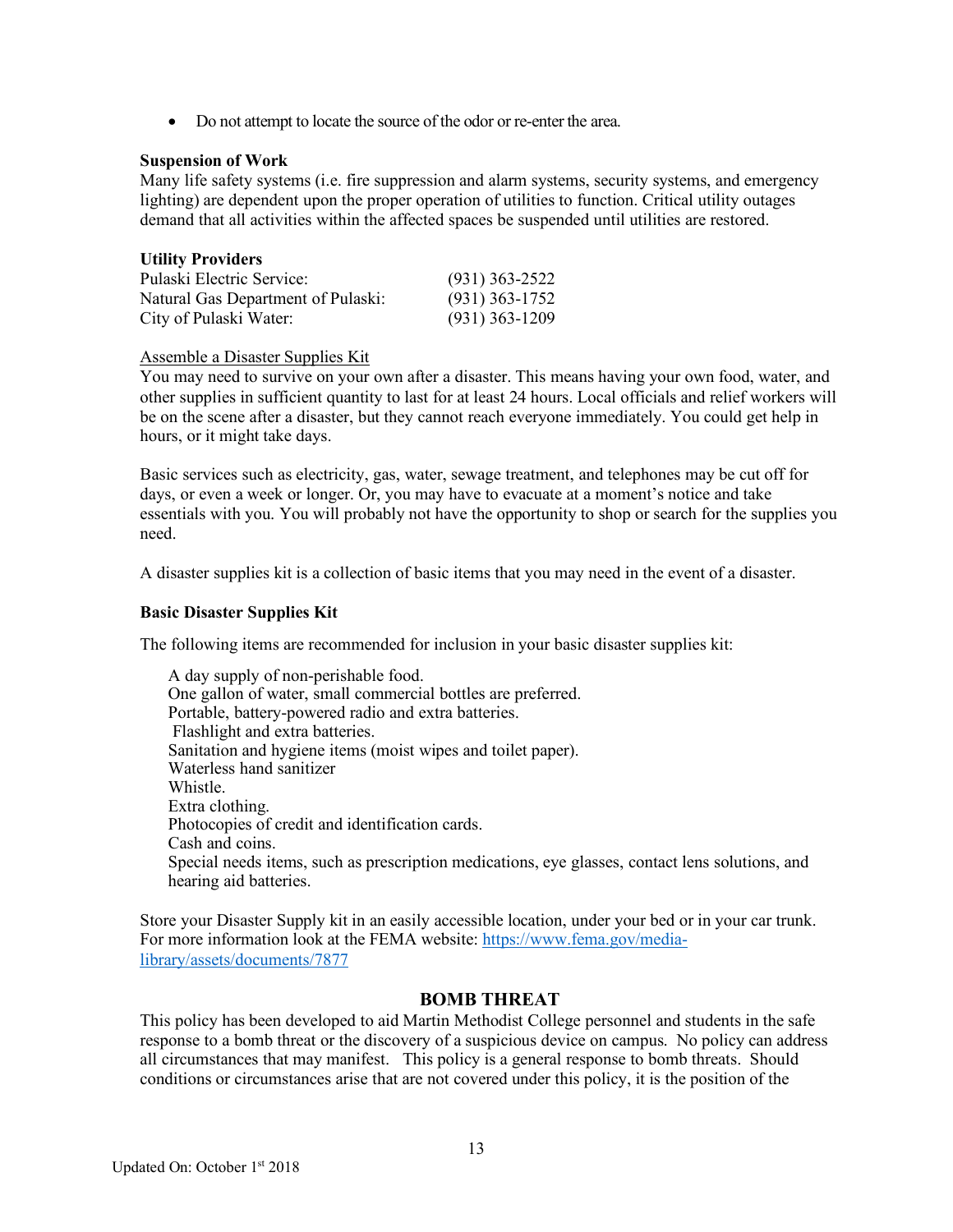College that caution and care be paramount in any actions taken at all times and that the safety of our students and personnel is the dominant concern of Martin Methodist College.

#### **Bomb Threats by Phone**

If possible it is desirable that more than one person listens in on a bomb threat call. To accomplish this, a covert signaling system should be designed and practiced by the person(s) who normally answers incoming calls and the person(s) who serve as a second or relief in the primary receptionist's absence. When a bomb threat is received, remain calm. A calm response to the bomb threat caller should result in obtaining the best information from the caller. This is especially true if the caller wishes to avoid injuries or deaths. If told that the building is occupied or cannot be evacuated in time, the caller may be willing to give more specific information on the bomb's location, components, or method of initiation. The bomb threat caller is the best source of information about the bomb so try to obtain as much information as possible.

When a bomb threat is called in:

- Keep the caller on the line as long as possible. Politely act as if you did not understand the initial message and ask him/her to repeat the message. Record or write down every word spoken by the caller.
- Inform the caller that the building is occupied and the detonation of a bomb could result in death or serious injury to many innocent people.
- If possible ask the caller:
	- 1. When will the bomb explode?
	- 2. Where is it located?
	- 3. What does it look like?
	- 4. What kind of bomb is it?
	- 5. What will cause it to explode?
	- 6. Did you place the bomb?
	- 7. Why are you doing this?
	- 8. Where are you calling from?
	- 9. What is your address?
	- 10. What is your name?
- You may not get answers to any or all of the preceding questions, but any information you can obtain may prove to be helpful.
- Be particularly attentive to background noises, such as motors running, music playing, and any other noise which may give a clue as to the location of the caller.
- Listen closely to the voice (male, female), voice quality (calm, excited), accents, and speech impediments.
- Immediately after the caller hangs up, report the threat to the Emergency Director.
- Report the bomb threat immediately to 911.
- Remain available, as law enforcement personnel will want to interview you.

#### **Bomb Threats by Letter, Written Messages, or Electronic Media**

When a written threat is received, save all materials, including any envelope or container. Once the message is recognized as a bomb threat, unnecessary handling of the paper or envelope should be avoided. Every possible effort must be made to retain evidence such as fingerprints, handwriting or typewriting, paper, and postal marks. These will prove essential in tracing the threat and identifying the writer. Do not allow other people to handle the materials. Do not place the materials in a plastic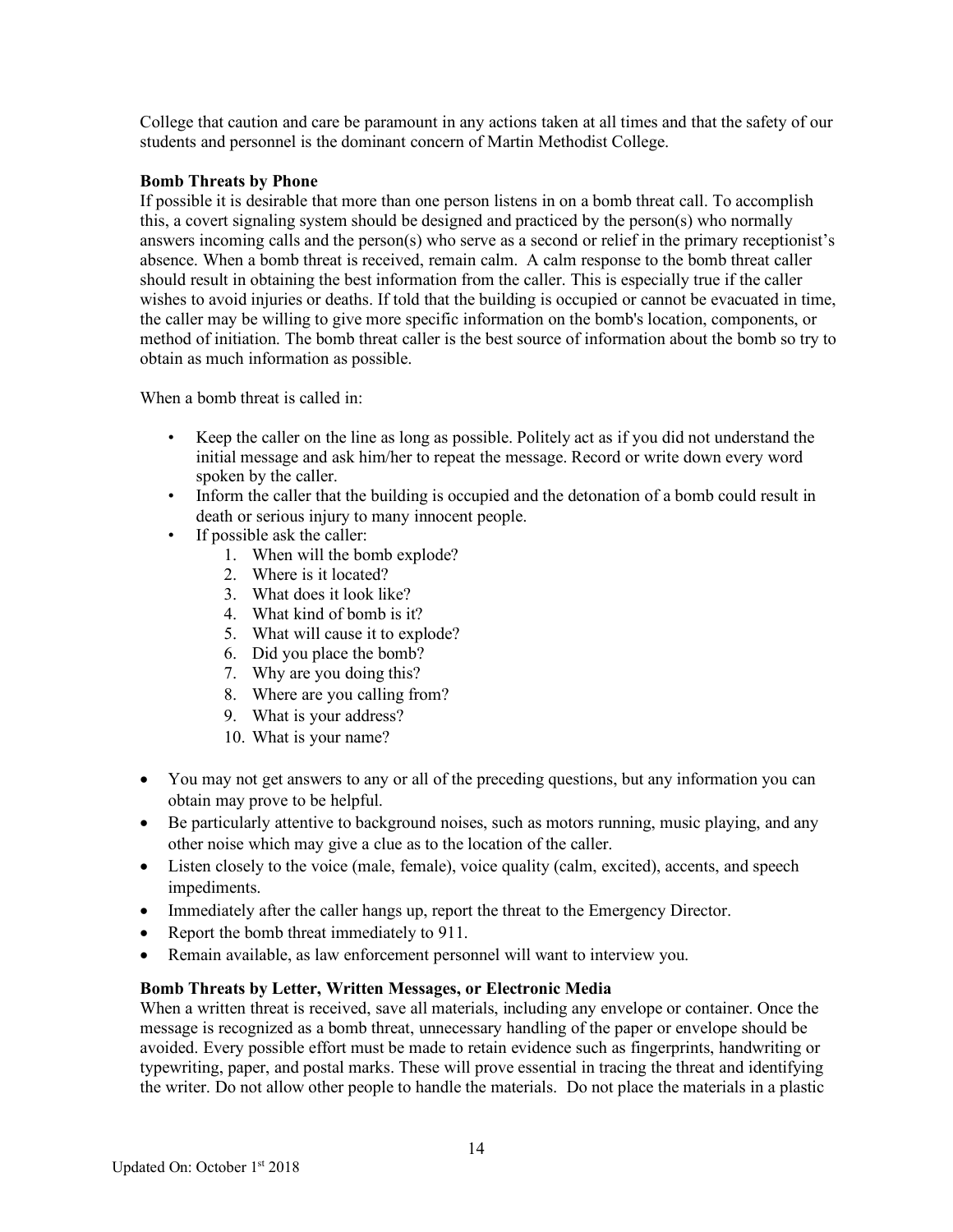sleeve, bag or other such container. Let law enforcement personnel decide what they wish to do with the evidence.

Written messages are often times associated with generalized threats and extortion attempts, but whatever the motive when a written threat or written warning of a specific device is received it should never be ignored.

Upon receipt of a written threat the recipient should immediately inform the Emergency Director.

### **Suspicious Object Located**

It is imperative that when MMC personnel are notified about a suspicious object or device they should under no circumstances move, jar or touch a suspicious object or anything attached to it or allow anyone else to do so. If the suspicious object is located in a room, do not turn on or off the room lights. Do not step on mats, clothing or materials on the floor. Do not pick up a flashlight if one is found near the object. Do not turn on or off any flashlights found near suspicious objects. If a suspicious object appears to have malfunctioned or not detonated, do not pick it up, touch it or move the object. Do not use a cell phone anywhere near a suspicious object or device or allow anyone else to do so. Do not use walkie-talkies near a suspicious object or device. The removal or disarming of a bomb must be left to the professionals in explosive ordnance disposal (EOD). When a suspicious object is discovered, the following procedures are recommended:

- 1. Report the location and an accurate description of the object to Emergency Director. This information should be relayed immediately to 911. Responding officers should be met and escorted to the scene.
- 2. Evacuate the building.
- 3. Identify the danger area, and block it off as a clear zone of at least 300 feet, including floors below and areas above the object.
- 4. Do not permit reentry into the building until the device has been removed/disarmed, and the reentry has been cleared by the Emergency Director.

#### **Resident Directors' and Resident Assistants' Responsibilities**

If you are informed by anyone that your building has received a bomb threat, you should:

- 1. Make sure the Emergency Director has been notified. If they have not been notified, contact Campus Security and provide the following information:
	- a. Who received the bomb threat? (Officers will want to talk with the person who received the original call.)
	- b. The exact time the threat came in.
	- c. What area was threatened?
- 2. Do not touch any item that is not identifiable as belonging in the area or building. If you find anything, contact the Emergency Director immediately and secure the area and ask all persons to leave the area or room. Do not re-enter until emergency personnel arrive.
- 3. Evacuate only if directed by the Emergency Director. Follow your building's normal evacuation procedures.
- 4. Do not pull the fire alarm. Emergency personnel may activate the fire alarm system to assist in evacuation, but only after they evaluate the circumstances and location of the threat.
- 5. Provide calm leadership for colleagues and students. Speak slowly and distinctly when giving instructions. The main consideration is a safe and orderly evacuation of the area or building until it is found to be safe to reenter.

# **HAZARDOUS ACCIDENTS**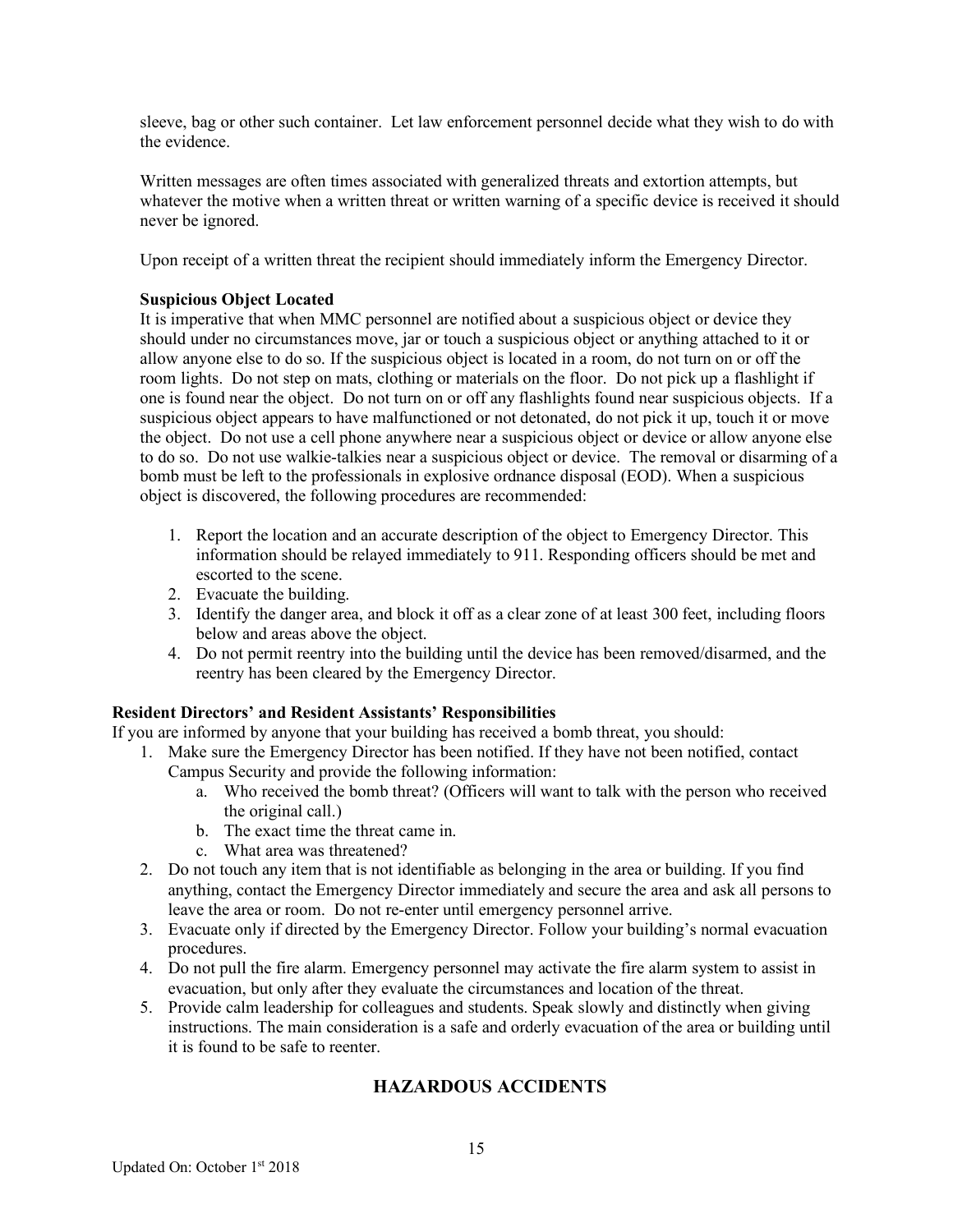Any natural disaster may have consequential side effects, which threaten life and/or property. Warning of a hazardous accident is usually received from the fire or police department or from the Emergency Response Team when such an accident or condition occurs near the campus. Examples of potential hazards involving harmful chemicals include: an overturned tanker, truck, train, a broken fuel line, or an accident in a commercial establishment that uses chemicals.

In the event of a hazardous accident with campus impact, the Emergency Plan will be initiated, with a control center established and the Emergency Response Team assuming responsibility for handling the situation.

They will act on specific instructions from local authorities as to evacuation or other measures to protect students, faculty and staff.

### **Major Chemical Spills**

#### **If spill originates inside:**

- 1. Any spillage of a hazardous chemical or radioactive material is to be reported immediately to National Management 931-424-7337 and the Fire Department at 911.
- 2. When reporting, be specific about the nature of the involved material and exact location. Maintenance will contact the necessary specialized authorities and medical personnel.
- 3. Any person on site should evacuate the affected area at once. When evacuating, stay UPWIND, UPSTREAM, and UPGRADE OF SPILLAGE.
- 4. Anyone who may be contaminated with a radioactive material must stay isolated from others. If it is a chemical contamination, wash affected area immediately for 15 minutes. Required first aid and clean-up by specialized authorities should be started at once.
- 5. If necessary, follow evacuation procedures.
- 6. Assist individuals with disabilities and those that may need help in exiting the building.
- 7. Do not return to an evacuated building unless the "all clear" signal is given by the Emergency Director.
- 8. Do not take unsafe actions such as lighting matches, candles, etc.

#### **If spill originates outside:**

- 1. Immediately call National Management 931-424-7337 to report the accident.
- 2. Stay upwind, upstream, and upgrade of spillage.
- 3. Leave the area when you are instructed to do so.
- 4. Take care to avoid fumes or fires.

#### **Transportation Disaster**

#### **In the event of a downed aircraft (crash) on campus:**

- 1. Immediately take cover under tables, desks and other such objects which will give protection against falling glass or debris. Hold onto the furniture, if possible.
- 2. When safe to do so, notify the Fire Department (911) and National Management 931-424-7337. Give your name and describe the location and nature of the emergency.
- 3. Assist individuals with disabilities and those who may need assistance in exiting the building.
- 4. Do not return to an evacuated building unless the "all clear" signal is given by the Emergency Director. Do not take unsafe actions, such as returning to the building before it has been declared safe, getting too close to the accident, or lighting matches, candles.

# **VIOLENT OR CRIMINAL BEHAVIOR**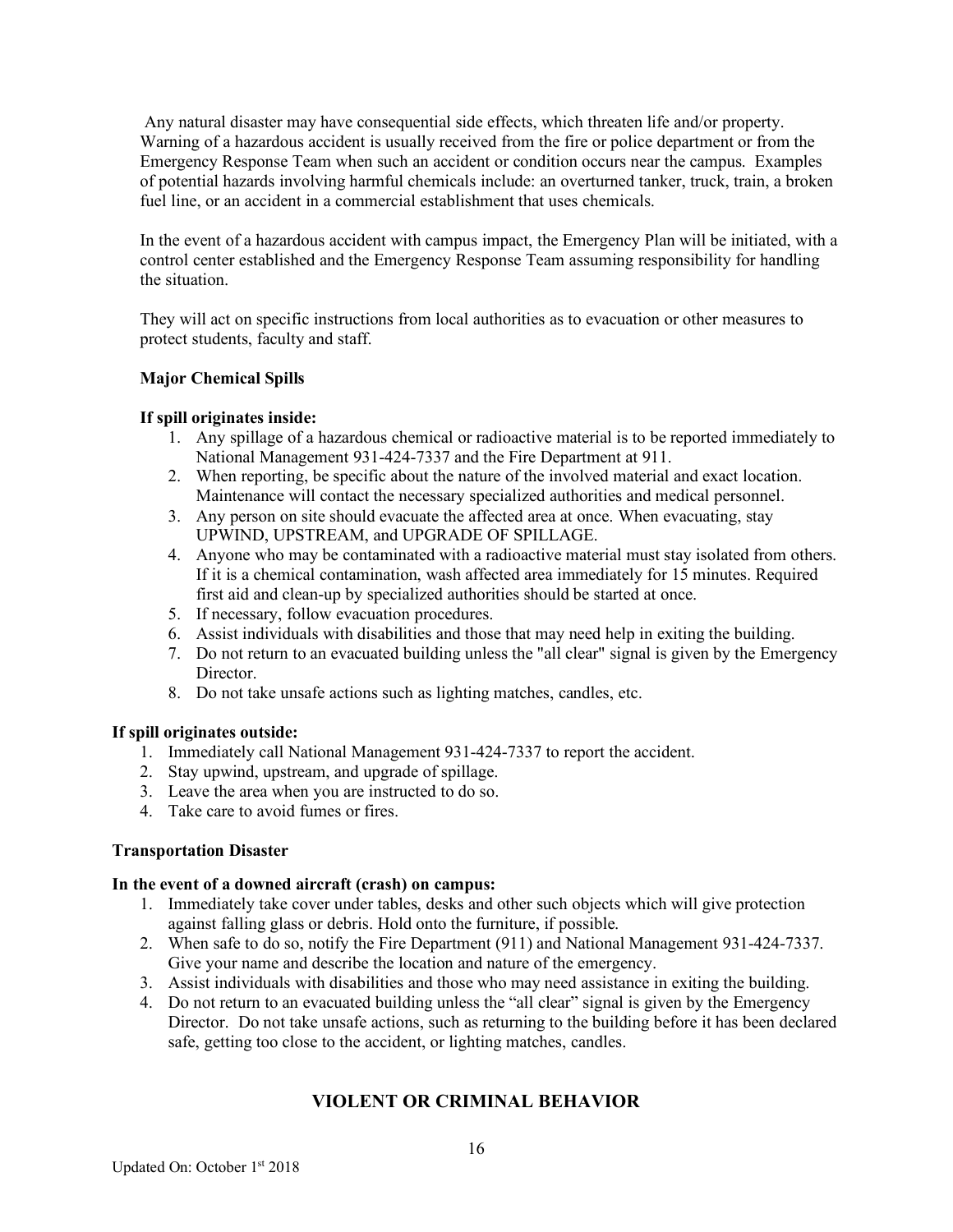#### **In the event of an imminent threat to personal safety or property:**

- Call 911. Remember that in Pulaski 911 is central dispatch for all police, fire and emergency services 24 hours per day whether it is an emergency call or not.
- Answer all the questions that the 911 Dispatcher asks of you and stay on the phone until the Dispatcher tells you to hang up.
- In all cases, contact Campus Security at (931) 309-7502 and the Emergency Director at (931) 309-1476 at the earliest possible opportunity.

### **General Guidelines:**

It is the responsibility of every staff, faculty member, and student to take any threat or violent act seriously and to report acts of violence to the appropriate authorities as set forth in this plan. Notify Campus Security at (931) 309-7502 when you become aware of any order of protection or incidents of domestic violence involving yourself, co-workers and/or students.

Martin Methodist College will support criminal prosecution for any act of physical violence against a College employee or student while on campus. With the help of the Pulaski Police Department, Martin Methodist College will help to enforce orders of protection and/or ban threatening persons from College property. If an incident evolves into a crime, Campus Security will contact the Pulaski Police Department to assist in taking control of the situation.

### **What to do if an actual violent situation occurs:**

- Call Campus Security at (931) 309-7502. Campus Security will coordinate necessary actions in the event of a violent incident in the workplace.
- Should gunfire or discharged explosives hazard the campus, take cover immediately and call 911 as soon as possible.
- Lock yourself in a classroom or office if you are unable to evacuate the building safely.
- If confronted, remain calm, speak calmly, and clearly.
- Do not challenge, bargain, or make promises you cannot keep with the person.
- Listen attentively.
- If it can be done safely, clear the area of other personnel and students.
- Do not sound the fire alarm to evacuate the building. Persons may be placed in harm's way when they are attempting to evacuate the building.

In an attempt to lessen the severity of a situation, everyone must follow all orders given by officials on the scene.

# **MEDICAL EMERGENCIES**

#### **In a major medical emergency:**

- Call 911.
- Be sure to identify yourself and give the location of the emergency.
- As soon as possible, notify Campus Security and the Emergency Director.
- If the Emergency Director is not available, notify the Response Plan Coordinator.

#### **In case of minor injury or illness:**

- Contact Campus Security.
- Then, provide First Aid care to the extent you are able.

**In case of serious injury or illness**, qualified personnel should quickly perform the following steps: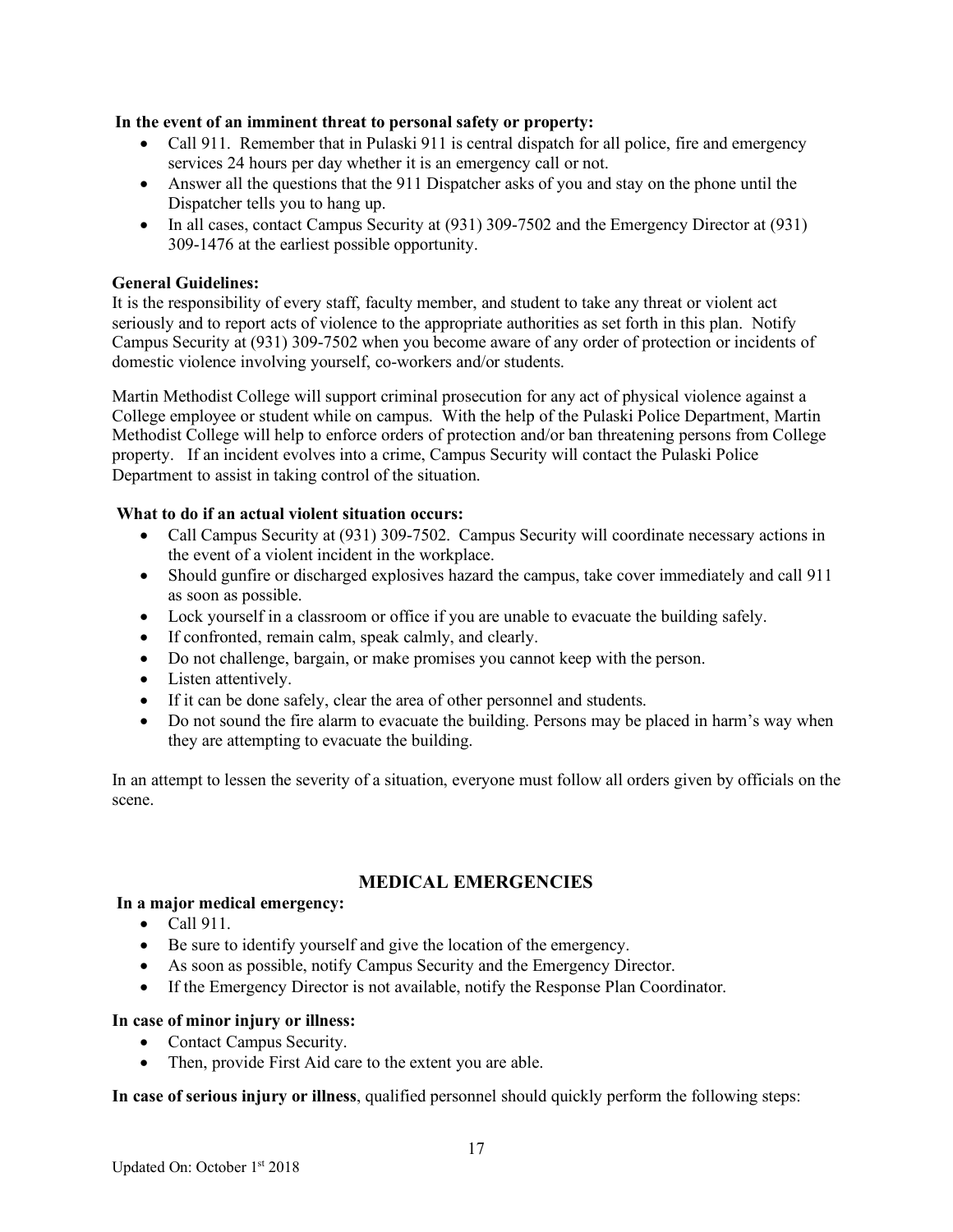- Keep the victim still and comfortable. DO NOT MOVE THE VICTIM.
- Ask the victim, "Are you okay?" and "What is wrong?"
- Check breathing and give artificial respiration if necessary and qualified to do so.
- Control serious bleeding by direct pressure on the wound. Be sure to wear surgical gloves when aiding a bleeding person. These gloves should be found with the department secretary or in the custodian closet. If you need a pair of gloves for your desk, please contact a member of the Safety Committee.
- Continue to assist the victim until help arrives.

All accidents involving employees must be reported to the Office of Human Resources.

Southern TN Regional Health System is the nearest emergency facility in the area.

• Students should contact: Josie Brown, Director of Campus Safety and Security: 931-424-2055/931-242-7029, jbrown@martinmethodist.edu,

Daniel McMasters, Dean of Campus Life: Phone: 931-424-7734/931-242-7713, dmcmasters@martinmethodist.edu

or

Judy Cheatham, Provost & Vice President for Academic Affairs Phone: 931-363-982/202-460- 9209 email: jcheatham@martinmethodist.edu

• Employees should contact: Jamie Hlubb, Assistant Vice-President for HR & Operations Phone: 931-424-7379/931-309-8026 email: jhlubb@martinmethodist.edu

#### **MMC Strategy for Seasonal and Pandemic Influenza Strains**

Influenza strains vary as do their impact on college campuses. The closeness of our campus environment including classrooms, residence halls and social gatherings create prime conditions for transmission of influenza illnesses. To maintain the health of our college community, Martin Methodist College consults with the most current information produced and released by the Center for Disease Control (CDC) and the Public Health Department to ascertain the latest influenza information and essential plans of action that can be taken in the case of a pandemic occurrence.

#### **What can I do to help reduce the incidence of influenza and help maintain your personal health and the health of our collegiate environment?**

- Practice good hand hygiene by washing your hands with soap and water, especially after coughing or sneezing. Alcohol-based hand cleaners are also effective. These cleaners come in a variety of sizes and can be carried in one's purse, backpack, or pocket.
- Practice respiratory hygiene by covering your mouth and nose with a tissue when you cough or sneeze. If you do not have a tissue, cough or sneeze into your elbow or shoulder, not your hands. Avoid touching your eyes, nose, or mouth –germs are spread this way.
- Know the signs and symptoms of the flu. A fever is a temperature, taken with a thermometer, that is equal to or greater than 100 degrees Fahrenheit or 38 degrees Celsius. Look for possible signs of fever – if the person feels very warm, has a flushed appearance, or is sweating or shivering.
- If you have flu or flu-like illness, stay home for at least 24 hours after you no longer have a fever (100 degrees Fahrenheit or 38 degrees Celsius) or signs of a fever (have chills, feel very warm, have a flushed appearance, or are sweating). This should be determined without the use of fever-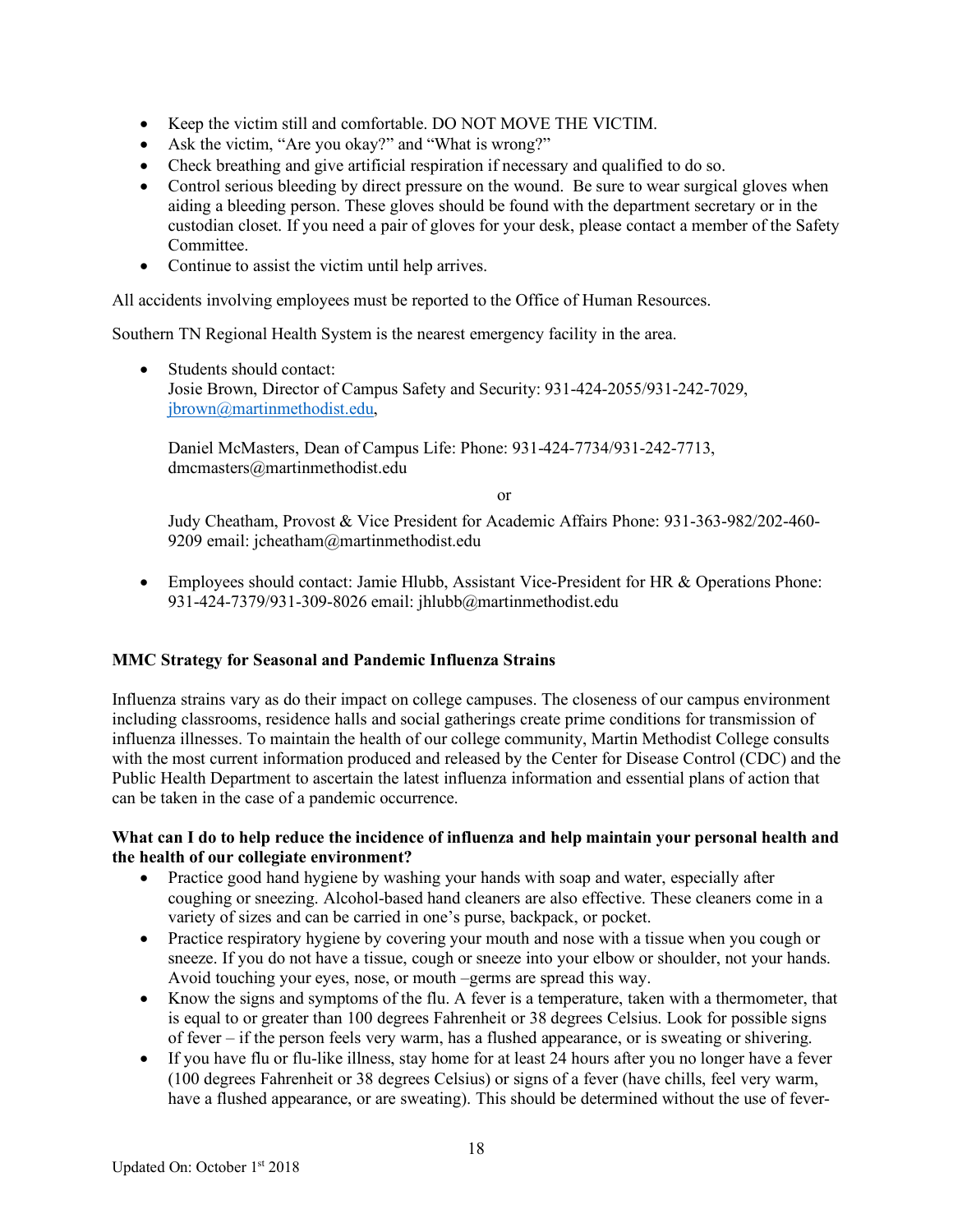reducing medications (any medicine that contains ibuprofen or acetaminophen). Don't go to class or work. Report your absence through normal procedures identified by the College or faculty.

• Talk with your health care providers about whether you should be vaccinated when vaccines are available. If you are at higher risk for flu complications, you should consider getting the vaccine when it becomes available. For example, people at higher risk for the 2009 H1N1 flu complications included pregnant women and people with chronic medical conditions such as asthma, heart disease, or diabetes.

#### **What can I do if I get the flu?**

- Go to the MMC Clinic.
- Get lots of rest!
- If it is possible to travel home where you could rest and recuperate with your family members, think about doing this, unless someone in your family has a medical condition that puts them at high risk for influenza complications.
- If you are remaining on campus or in a shared apartment, stay in your room. Staying in your room decreases others exposure to the illness. Stay home from class, work, social gatherings etc.
- Drink plenty of fluids.
- If you have a fever, you can take medications to reduce the fever and increase your comfort. Acetaminophen (e.g. Tylenol) or ibuprofen (e.g., Advil, Motrin) can be used in accordance with manufacture directions.
- Cover your nose and mouth with a tissue when coughing or sneezing. Discard the tissue appropriately.
- Avoid contact with others until you are fever-free for 24 hours with the assistance from feverreducing medications.

#### **Warning signs that indicate I may need to seek urgent medical care.**

- Difficulty breathing or shortness of breath
- Pain or pressure in the chest or abdomen
- Sudden dizziness
- Confusion
- Severe or persistent vomiting
- Flu-like symptoms that improve and then return with fever and worse cough

In the case of a flu epidemic, additional steps may become necessary. Students, staff, and faculty will receive additional communications and procedures using e-mail, text messages through the emergency alert system, and on campus public television announcements. For the most up-to-date information on the flu, visit www.flu.gov, or call 1-800-CDC-INFO (232-4636).

# **PSYCHOLOGICAL CRISIS**

A psychological crisis is any behavior posing an imminent threat to:

- the person experiencing the crisis or
- others in close proximity of the person of concern.

Such behaviors may include, but are not limited to:

- emotional instability or distress,
- suicide attempt,
- sexual assault.
- difficulty breathing,
- unconsciousness,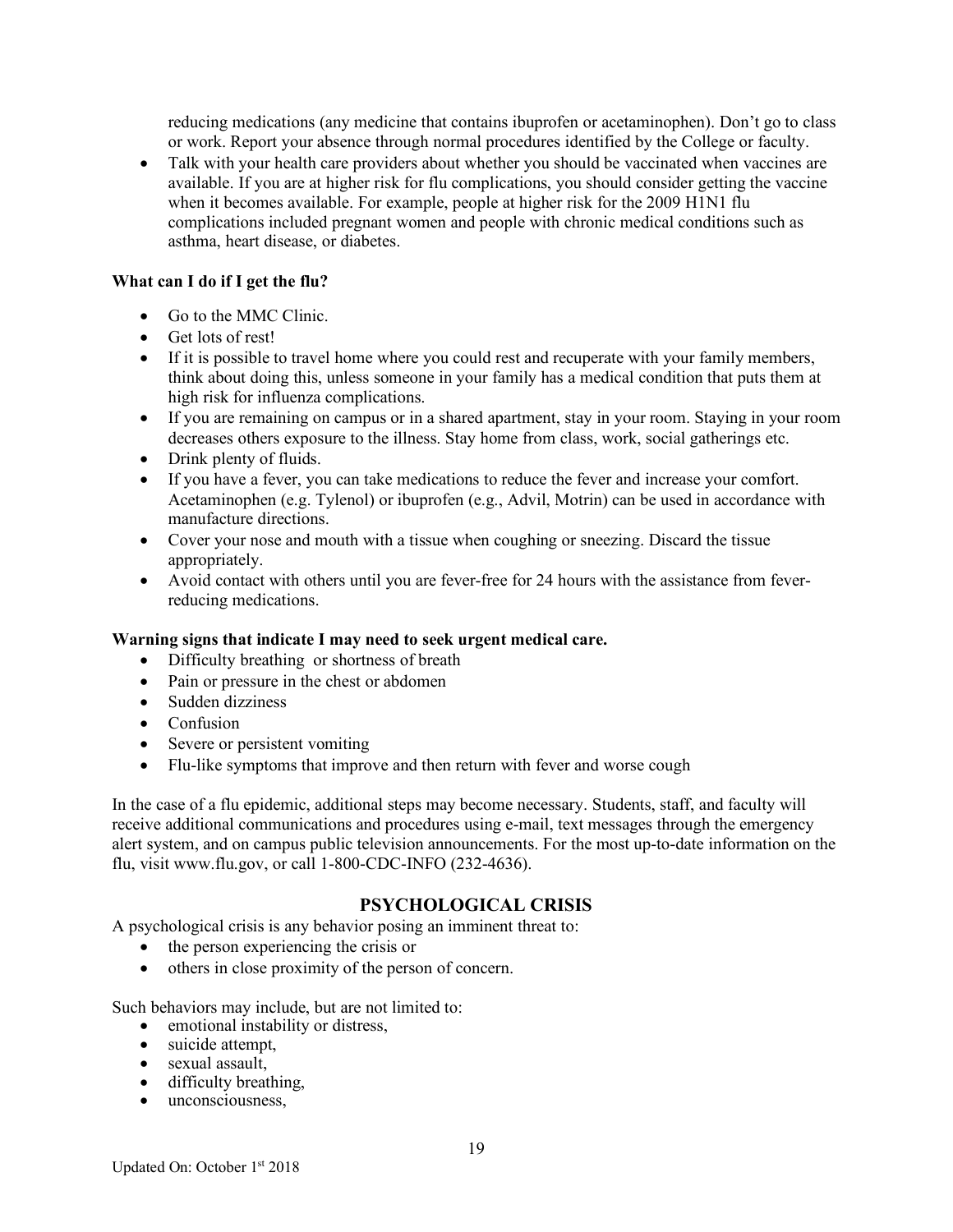- significant injury/blood loss, or
- possession of a weapon.

### **For an imminent threat, please:**

- 1. Call 911 immediately.
	- a.Clearly state your name and your exact location on campus.
	- b.Then, call Campus Security at 931-309-7502 to notify them of the situation, again clearly stating your name and location on campus.
	- c.Then, call the Dean of Campus Life: 931-242-7713.
- 2. If there is not an indication of suicidal or homicidal behavior, but the student gives enough information for concern, such as suicidal thinking or displaying an alarming change in behavior (e.g. rage or extreme hostility, agitation, or stupor) call the TN statewide Crisis Hotline 855-274- 7471 or the National Suicide Prevention Lifeline at 1-800-273-8255.
- 3. Before the student can return to class or living on campus, she/he must meet with the Dean of Campus Life so he can get a copy of the release, which states if the student can return to school or not, and includes a copy of the student's "safety plan."
- 4. Any counseling services, which may be required, can be provided by MMC counseling services. The student may also use their own counselor if they prefer.

### **Signs of Distress or Disturbance:**

- It is important to note that any single symptom by itself may not indicate the presence of unmanageable stress. Look for combinations of symptoms and overall patterns, including some of the following:
- A person seems excessively tired, anxious, depressed, irritable, angry, or sad.
- A marked change in the individual's appearance or habits (e.g. deterioration in grooming, hygiene, marked change in weight, hyperactivity or exhaustion, interpersonal withdrawal, acceleration in activity or speech, or change in academic/work performance and classroom participation and/or attendance).
- A person seems hopeless or helpless.
- Use of alcohol or other substances interferes with the individual's relationships or work.
- Report of sexual or physical assault.
- The recent death of a family member or friend.
- Emotional over-reaction such as spells of crying, outbursts of anger, oversensitivity.
- Excessive worry.
- Impaired speech and disjointed thoughts.
- Thoughts or actions appearing bizarre or unusual.
- Physical complaints of unknown origin (e.g. headaches, skeletal pain, frequent illness).
- Inability to concentrate or focus, persistent memory lapses, restlessness.
- Self-mutilating behaviors, including cutting or burning self.
- Expressed suicidal or homicidal thoughts.

# **Tips for Dealing with Distressed People:**

- If there is no immediate threat, speak with the person privately. Please do not promise confidentiality because you may find that you need to refer or consult with others regarding the student. Document your conversations.
- Offer a quiet place for the individual to talk.
- Inform the person of your concerns in a direct, matter-of-fact manner. Be specific regarding the behaviors you have observed.
- Listen carefully to the person's concerns and be sensitive to those that might underlie the present problem (issues that are unstated, brushed aside, or intimated).
- Explore the person's previous attempts at resolution, such as what resources have been utilized and what persons or agencies have been contacted. Ask about the outcome of such action.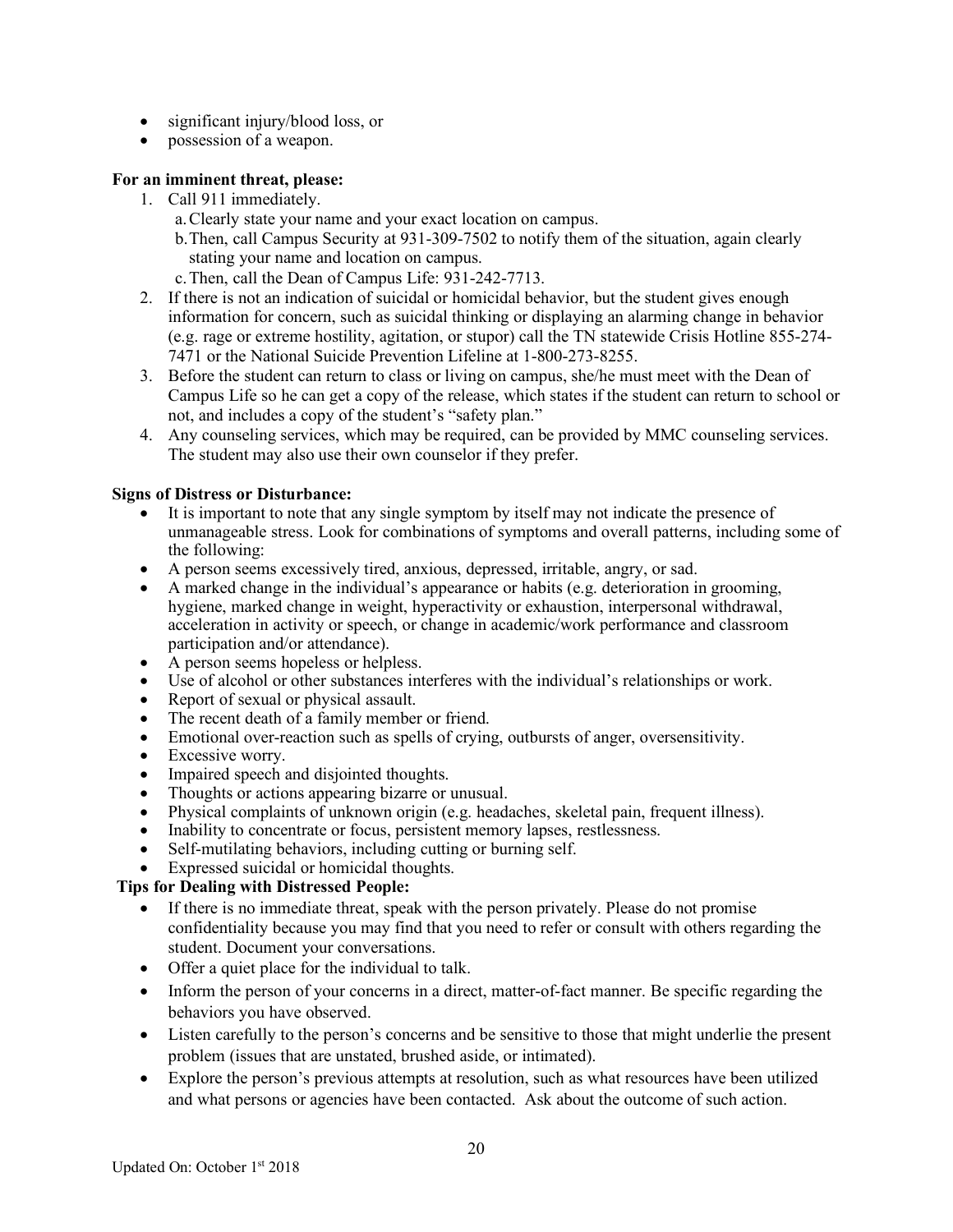- Suggest that the person consider personal counseling. Be honest and direct about your limitations. Contact the Campus Counselor at 931-424-7338, or the Campus Chaplain at 931- 309-6156 for consultation and assistance in responding to the individual.
- The following is our most up to date information regarding MMC's Counseling Services:
	- **1.** Counseling services are available to all students. A professional counselor is available at the MMC Clinic.
	- **2.** If a student needs/desires counseling services, he/she is to call 424-7338.
	- **3.** The staff will assist the student in making an appointment with the MMC Counselor.
	- **4.** If the student is in urgent need to speak to a trained counselor, please call the TN statewide Crisis Hotline 855-274-7471or the National Suicide Prevention Lifeline at 1-800-273-8255.

# **The College Chaplain**

• The College Chaplain is available to listen, encourage, and pray with members of the MMC community. At times, the Chaplain will encourage/recommend individuals seek professional counseling. Students will be encouraged to call MMC Counseling Services to make an appointment. The Chaplain and the MMC Counselor work closely to address student needs.

### **When to Refer Someone to the Campus Counselor or College Chaplain:**

- If you notice any signs of distress,
- If you find yourself doing more personal counseling than academic advising with a student,
- If you feel that you are unable to deal effectively with the person's issues,
- If you and/or the person are uncomfortable in dealing with the problem, or
- If you are concerned about suicidal risk or threat of harm.

#### **Some Warning Signs of Suicide:**

- Suicide threats-direct or indirect
- Previous suicide attempts
- Statements revealing a desire to die
- Prolonged depression and feelings of hopelessness
- Making final arrangements
- Giving away prized possessions
- Alcohol and drug abuse
- Sudden changes in behavior
- Purchasing and stockpiling pills

# **If no one is available and it is a crisis situation, the following guidelines apply:**

Regardless of what time of day or night a crisis occurs, if a student is actively suicidal and/or homicidal, 911 should be called immediately or the student should be transported immediately to the emergency room at Southern TN Regional Health System on East College St. across from East Campus.

# **CIVIL DISTURBANCE OR DEMONSTRATIONS**

Most campus demonstrations such as marches, meetings, picketing and rallies will be peaceful and nonobstructive. A student demonstration should not be disrupted unless one or more of the following conditions exists as a result of the demonstration:

- **Interference** with the normal operations of Martin Methodist College,
- **Prevention** of access to office buildings or other College facilities, or
- **Threat** of physical harm to persons or damage to College facilities.

If any of these conditions exist, any faculty or staff member should contact Campus Security at 931-309- 7502, Dean of Campus Life 931-242-7713 or the Emergency Director at 931-309-1476. Depending on the nature of the demonstration, the appropriate procedures listed below should be followed: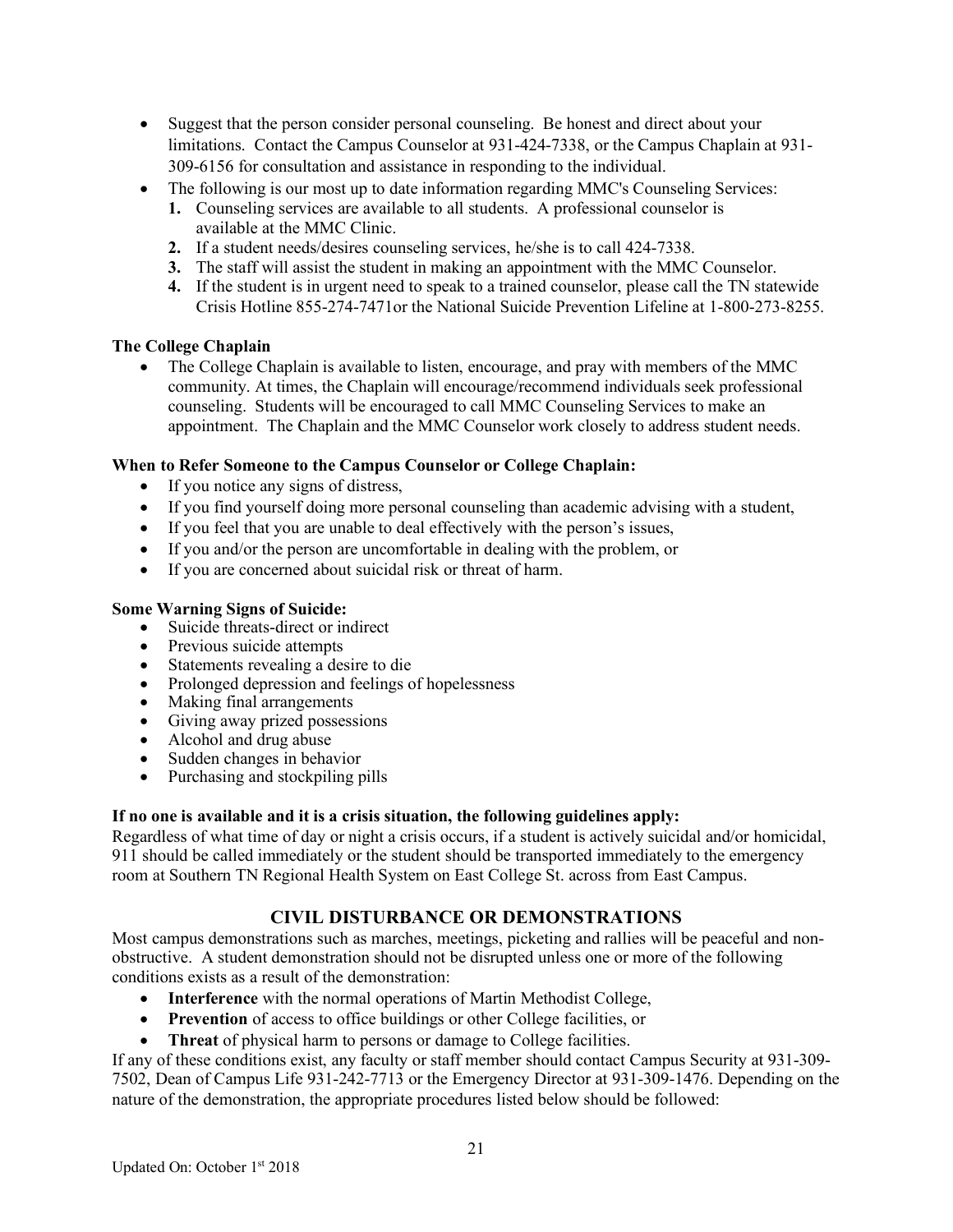# **Peaceful, Non-obstructive Demonstrations**

- Generally, demonstrations of this kind should not be interrupted. Demonstrations should not be obstructed or provoked and efforts should be made to conduct College business as normally as possible.
- If demonstrators are asked to leave, but refuse to leave by regular facility closing time:
	- 1. Arrangements will be made by the Emergency Director or designee to monitor the situation during non-business hours.
	- 2. Determination will be made to treat the violation of regular business hours as a disruptive demonstration.

### **Non-violent, Disruptive Demonstrations**

In the event that a demonstration blocks access to the College's facilities or interferes with the operation of the College:

- Demonstrators will be asked to terminate the disruptive activity by Campus Security or the Emergency Director or designee.
- If the demonstrators persist in the disruptive activity, they will be advised that failure to discontinue the specified action within a determined length of time may result in disciplinary action including suspension or expulsion or possible intervention by the police.
- If determination is made to seek intervention by the police, the demonstrators should be informed of this decision.
- Efforts should be made to secure positive identification of demonstrators in violation to facilitate later testimony, including photographs if deemed advisable.

### **Violent, Disruptive Demonstrations**

In the event that a violent demonstration in which injury to persons or property occurs or appears imminent, call 911. Then contact Campus Security at 931-309-7502 and/or the Dean of Campus Life at 931-242-7713. If the demonstration is disruptive but it appears there is no immediate risk of injury to persons or property, the following steps should be taken:

- Campus Security should be immediately notified of the disturbance.
- Campus Security will investigate the disruption.
- Dean of Campus Life acting in concert with Campus Security will determine the need for an injunction and the need for police to intervene.

# **OFF-CAMPUS INCIDENTS**

The Martin Methodist College (MMC) Travel Accident and Catastrophic Incident Guidelines will be activated when the following accidents/incidents occur. These instances are defined as the following:

- 1. Travel Accidents involving medical injury and/or death, from any form of transportation, while participating in Martin Methodist College sponsored events.
- 2. Sudden Death of a Student, Faculty, Staff Member, and/or any individuals officially representing Martin Methodist College.
	- Death during performance, competition, practice, or conditioning,
	- Death during travel:
		- o MMC official business or
		- o Personal (e.g. automobile, airline accidents).
	- Non-official accidents (e.g. falls at home),
	- Unknown medical anomalies (e.g. heart attack, stroke, illness), or
	- Victim of a crime (e.g. homicide) or Suicide.